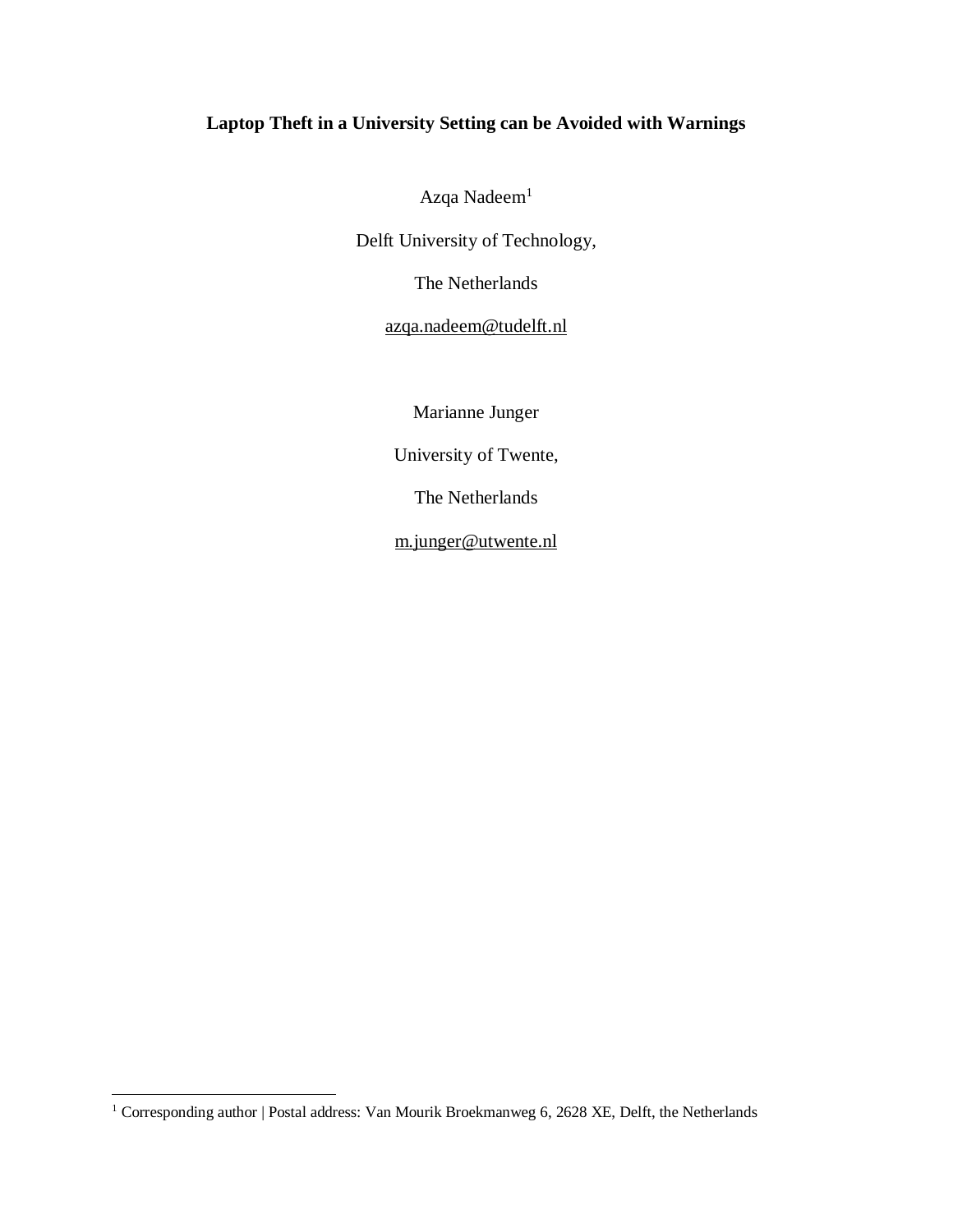Laptop Theft in a University Setting can be Avoided with Warnings Azqa Nadeem<sup>1</sup>, Marianne Junger<sup>2</sup> <sup>1</sup> Delft University of Technology, <sup>2</sup> University of Twente, The Netherlands

<sup>1</sup> azqa.nadeem@tudelft.nl, <sup>2</sup> m.junger@utwente.nl

### ABSTRACT

Laptops have become an indispensable asset in today's digital age. They often contain highly sensitive information, such as credentials and confidential documents. As a result, the value of a laptop is an accumulation of the value of both the physical device itself and the cyber assets it contains, making it a lucrative target for theft. Educational institutions have a large population of potential victims of laptop theft. To mitigate this risk, we investigate whether a simple warning sign can reduce the opportunity for potential offenders. To this end, we have conducted an empirical study to observe the prevalence of students/staff leaving their laptops unattended at a university study hall at the Delft University of Technology in the Netherlands, both with and without a warning sign. We observed 148 out of 220 subjects leaving their laptops unattended in just three weeks. The results also showed that without the warning banner, 75.5% (83 out of 110) of subjects left their laptops unattended and with the warning, only 59.1% (65 out of 110) of subjects showed the same behavior, which is a significant reduction of 16.4%. In addition, a qualitative analysis was performed on the responses of subjects who left their laptops unattended after the warning banner was placed. The results showed a mix of convenience, and a blind trust on the safety of the faculty. In conclusion, a simple banner was effective in reducing the opportunity for laptop theft. However, the percentage of laptops left unattended was still high even after the introduction of the banner.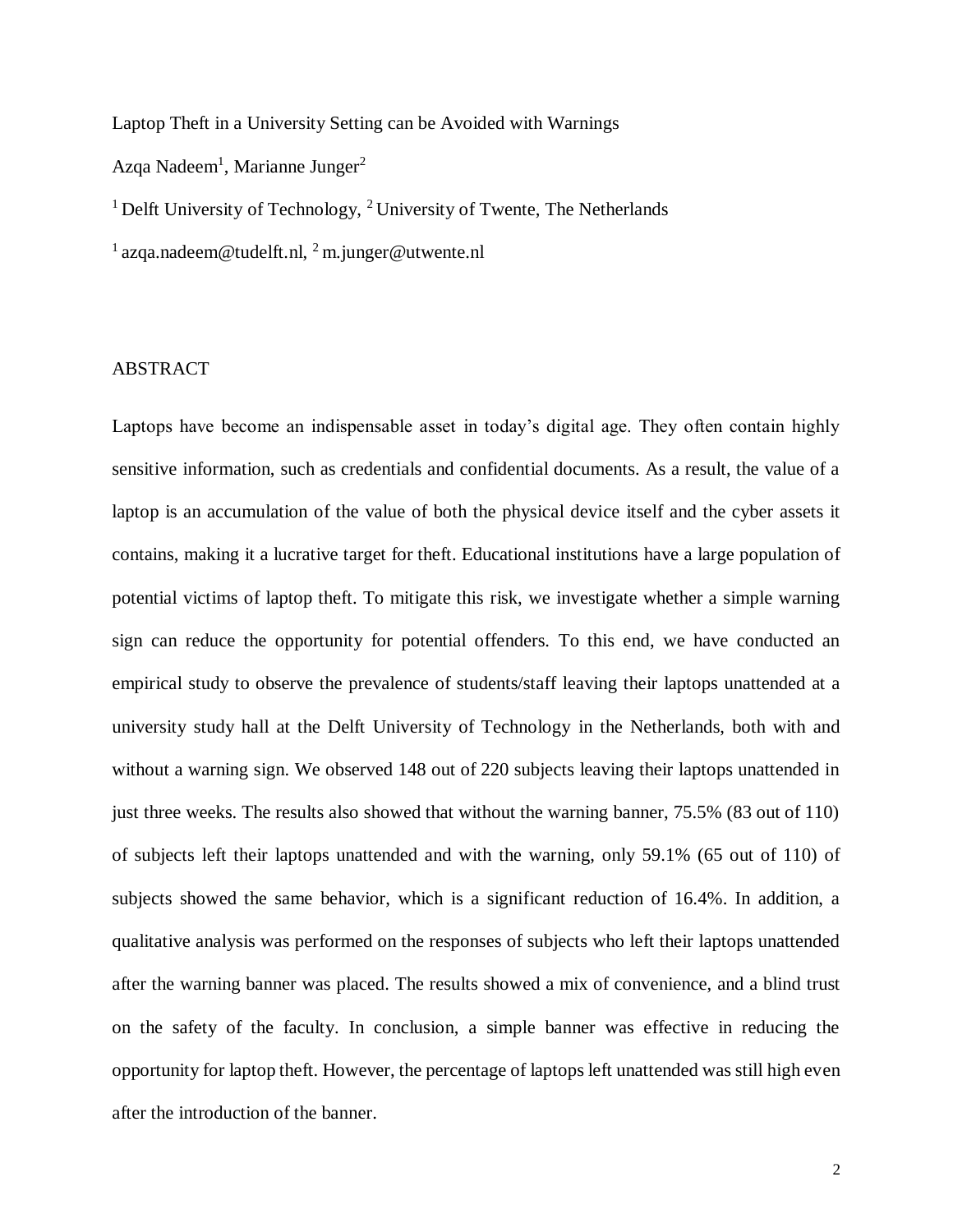**Keywords**: Cybercrime; Field Experiment; Laptop Theft; Warning Banner; Situational Crime Prevention

#### 1. INTRODUCTION

Laptops have become an indispensable asset in today's digital age. Owning a laptop nowadays is a necessity due to its ever-increasing portability, functionality, and storage capacity [\("The](https://paperpile.com/c/wMSsjS/tth8)  [Importance of Having a Laptop | Techwalla.com," n.d.\).](https://paperpile.com/c/wMSsjS/tth8) Due to the convenience offered by laptops, many users store sensitive information on them, such as passwords, credit card information, and confidential documents. According to Kensington, 50% of all mobile device users keep sensitive information on their devices [\(Strom, Curry, Sponsors, Andersen, & Church, 2012\).](https://paperpile.com/c/wMSsjS/W7t8) Additionally, a survey conducted by AlertSec revealed that laptops contain more sensitive information than smartphones but they are less frequently encrypted [\("Laptops hold more sensitive](https://paperpile.com/c/wMSsjS/uRu4)  data, but they're less protected than smartphones | Enforce Encryption on Third-Party Devices -[Laptop Encryption as a Service –](https://paperpile.com/c/wMSsjS/uRu4) AlertSec," n.d.-a), which renders their cyber assets vulnerable to thefts. Hence, a laptop can be considered a highly valuable "cyber-physical asset", where not only does the physical value of the laptop matters, the cyber assets it contains might even exceed the physical value of the laptop itself. Therefore, to adequately protect cyber-physical systems, both their cyber and physical aspects need to be protected (Baheti & Gill, 2011). In a 2009 Intel study, the average value of a lost laptop was estimated to be \$50,000 and a jointly increasing trend with the cost of data breaches was also identified [\(Ponemon, 2012\).](https://paperpile.com/c/wMSsjS/Gnfl) In addition, improvements in application security are displacing the crime from hacking an application to stealing a device containing the credentials to that application. For instance, [\(Keane, 2016\)](https://paperpile.com/c/wMSsjS/yDB1) reports that with the current state of database security, it is much easier to steal a laptop containing the credentials to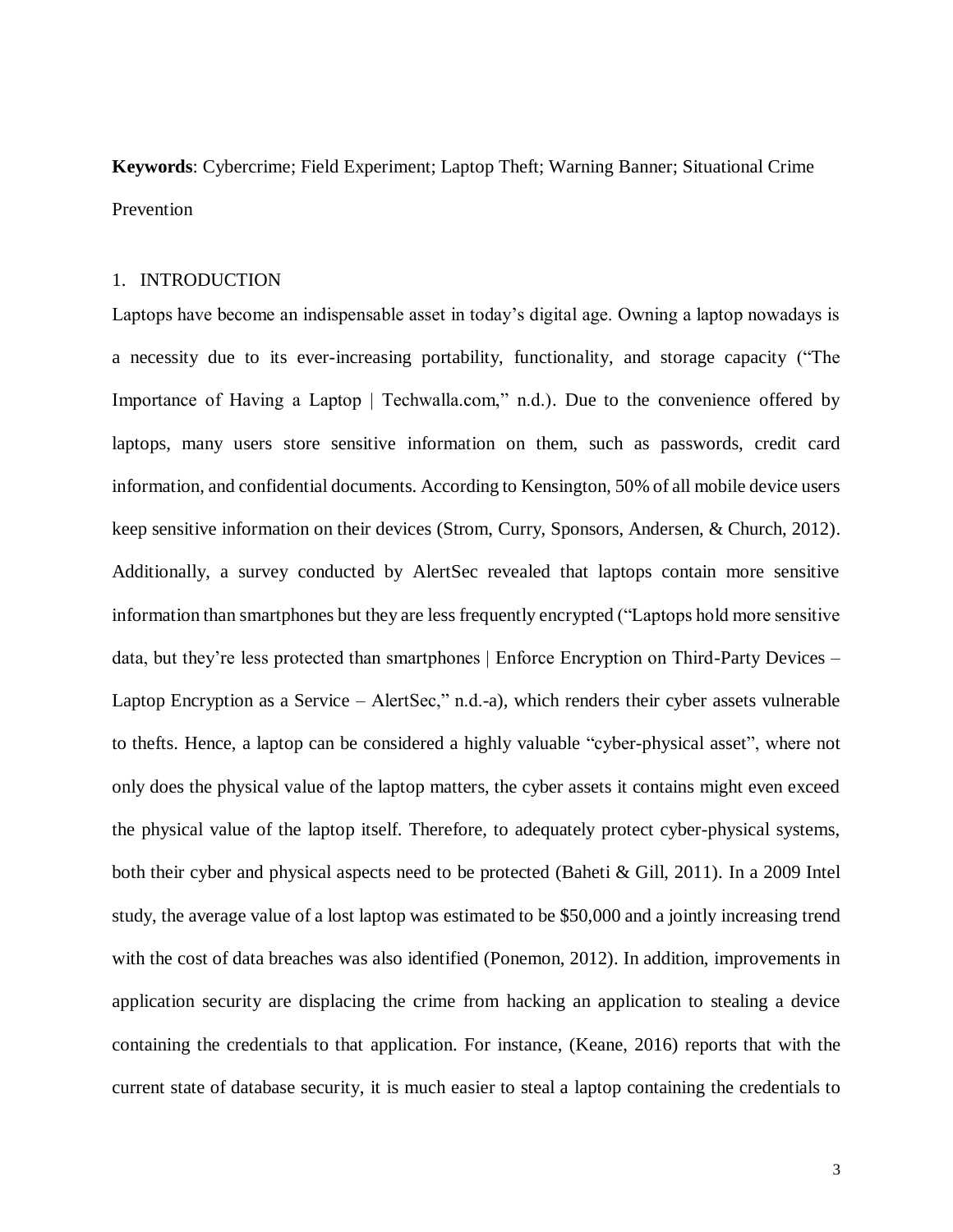the database than to hack the database itself. Therefore, it is not surprising that laptops are a lucrative target for attackers.

Multiple sources suggest that the threat of laptop theft has been prevalent and persistent. The top most affected organizations by theft of mobile devices like laptops are education and research institutes [\(Strom et al., 2012\).](https://paperpile.com/c/wMSsjS/W7t8) In one report, Kensington reports that one laptop is stolen every 53 seconds ("News & Press Center - Kensington - Kensington - [A Mobile Device is Stolen Every](https://paperpile.com/c/wMSsjS/eZIz)  [Minute; Most Thieves Strike in the Office or During a Meeting," n.d.\).](https://paperpile.com/c/wMSsjS/eZIz) In addition, employees frequently expose themselves to the risk of laptop theft by leaving them unattended. In a survey of 800 U.S. citizens, *"46% of the respondents admit that they have exposed themselves to cybersecurity threats while using a laptop"*, out of which the top risk was leaving the laptop unattended [\("Laptops hold more sensitive data, but they're less protected than smartphones |](https://paperpile.com/c/wMSsjS/9IN4)  [Enforce Encryption on Third-Party Devices –](https://paperpile.com/c/wMSsjS/9IN4) Laptop Encryption as a Service – AlertSec," n.d. [b\).](https://paperpile.com/c/wMSsjS/9IN4) Even with the knowledge of laptop theft being such a big risk, organizations do not have any specific solution which seems to work. In a survey of companies, it was found that "*in 64% of the enterprises, respondents reported that users' devices containing sensitive or proprietary data had been lost or stolen, but few had specific solutions in place to protect those devices"* [\(Morrow,](https://paperpile.com/c/wMSsjS/swOQ)  [2012\).](https://paperpile.com/c/wMSsjS/swOQ) Hence, there have been multiple reported incidents of laptop thefts. The studies by [\(Dimkov, Pieters, & Hartel, 2010\)](https://paperpile.com/c/wMSsjS/oaPd) and [\(Strom et al., 2012\)](https://paperpile.com/c/wMSsjS/W7t8) report that around 46% of the laptop thefts that they studied occurred when the owner of the laptop left it unattended in a public setting, such as a cafeteria or a meeting room.

Several security researchers have emphasized that cyber security needs to encompass the complete chain of protecting the human, the physical devices as well as the digital information (Choo, 2011;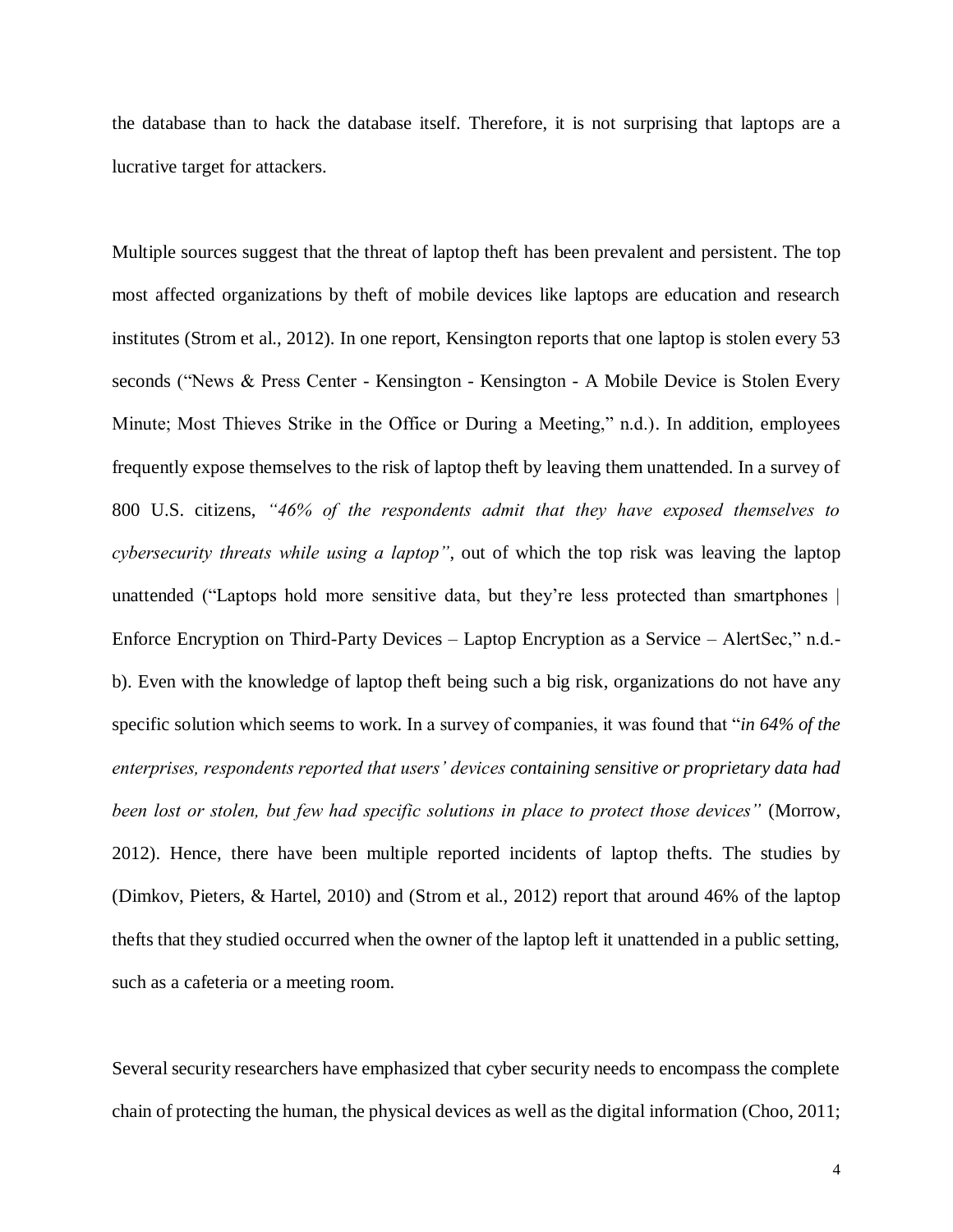Ghernouti-Hélie, Tashi, & Simms, 2010). Therefore, it is important for computer security professionals to look outside the technical realm and understand the intricacies of the human behavior as well. Even though security specialists and managers put controls and policies in place to ensure the effective operation of the organization and to stop malicious adversaries from entering the premises, the human factor is a crucial aspect in ensuring the success of those controls and policies. This has been shown by [\(Dimkov et al., 2010\)](https://paperpile.com/c/wMSsjS/oaPd) where the authors state that "*surveillance cameras and access control have a limited role in the security of the organization and that the level of security awareness of the employees plays the biggest role in stopping theft*". In other words, the opportunity for potential offenders can be reduced by increasing the security awareness of the potential victims working in that organization.

Organizations invest a significant amount of their security budget in figuring out solutions to their security problems (Filkins & Hardy, 2016). However, in many cases cheaper and simpler interventions can also be effective. To identify which controls would be effective, it is important to test them. In this paper, we demonstrate this concept by presenting a case study of a university setting. Since technical universities are a hub of laptop-carrying individuals, it gives offenders a lot of potential targets. Therefore, through the case study, we highlight deviant human behavior and the effectiveness of a simple intervention to alter it.

The Delft University of Technology is considered as the best technical university in the Netherlands [\("Best universities in the Netherlands," 2017\).](https://paperpile.com/c/wMSsjS/CiFk) The building of the faculty of Electrical Engineering, Mathematics and Computer Science (EEMCS) is iconic for the university. As students of this faculty, we wanted to evaluate the security of the building in terms of its individuals' awareness. Moreover, there have been hearsay regarding the occurrence of laptop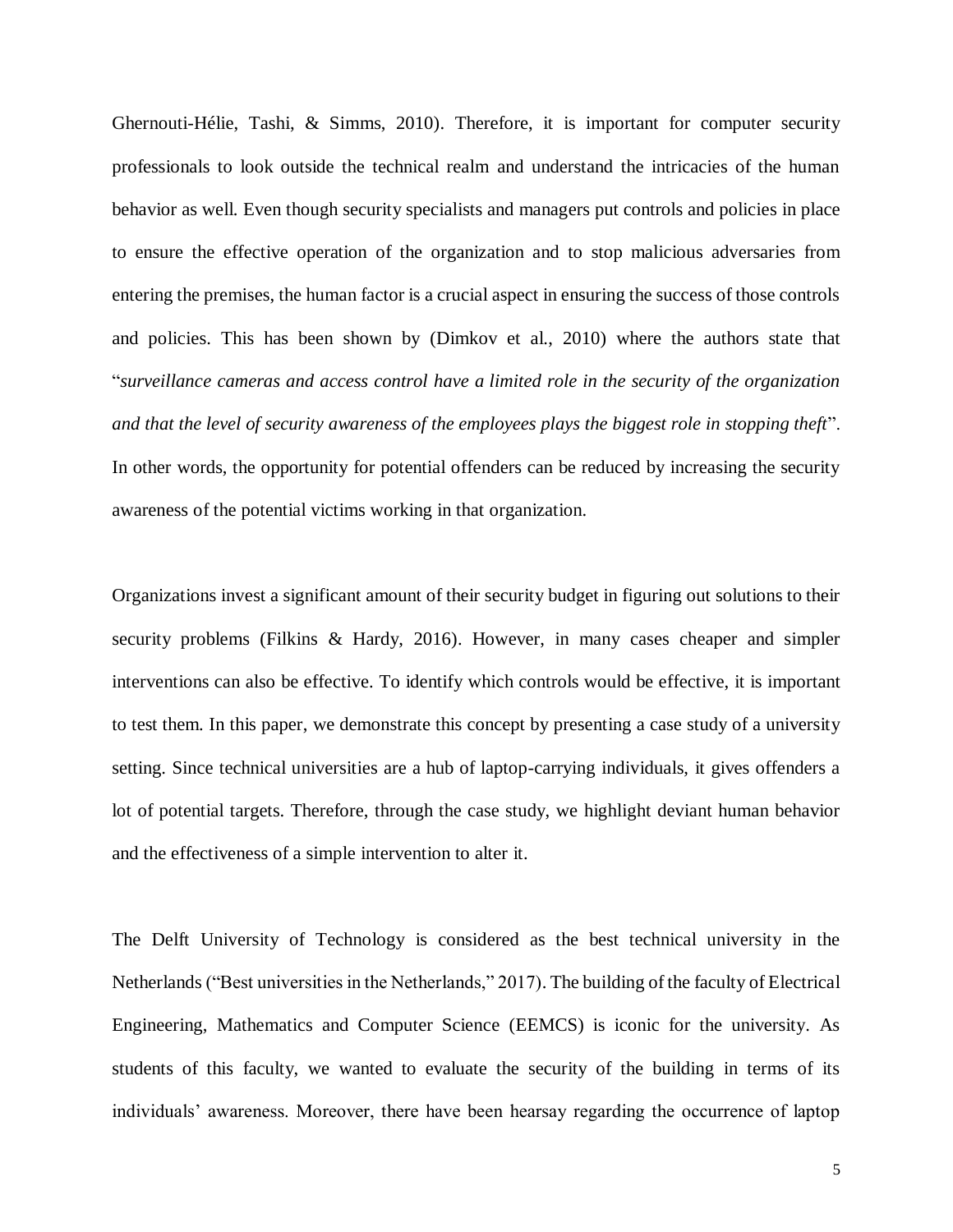thefts at some faculties but so far, no supporting evidence has been presented to prove so. Therefore, in a field experiment, we aim to get an insight into the opportunity for potential offenders by studying the prevalence of students and staff leaving their laptops unattended while studying in the faculty's study hall.

A warning banner is chosen as a simple intervention to reduce the risky behavior of leaving laptops unattended. The warning was designed using guidelines from the literature [\(Wogalter, Laughery,](https://paperpile.com/c/wMSsjS/DuZF)  [& Mayhorn, 2012\),](https://paperpile.com/c/wMSsjS/DuZF) which suggest that warnings should be brief and kept simple even for low competence audience. Therefore, the warning was designed to be subtle enough to increase the awareness of the individuals, and at the same time not too intrusive that it would require them to spend extra effort or time on it.

As such, there are two main contributions of this paper. 1) We make the first attempt at collecting statistics about the prevalence of students/staff leaving their laptops unattended in a university setting, and 2) we evaluate the effectiveness of a simple warning banner in correcting the behavior of the students/staff. The results show that the warning banner was successfully able to reduce the frequency of laptops left unattended by 16.4% in just three weeks.

The rest of the paper is organized as follows: Section 2 states the related literature studied for conducting the present study. Section 3 describes the detailed methodology of the field experiment. Section 4 and 5 state the results and discusses them in the context of available literature, respectively. Finally, we conclude in Section 6.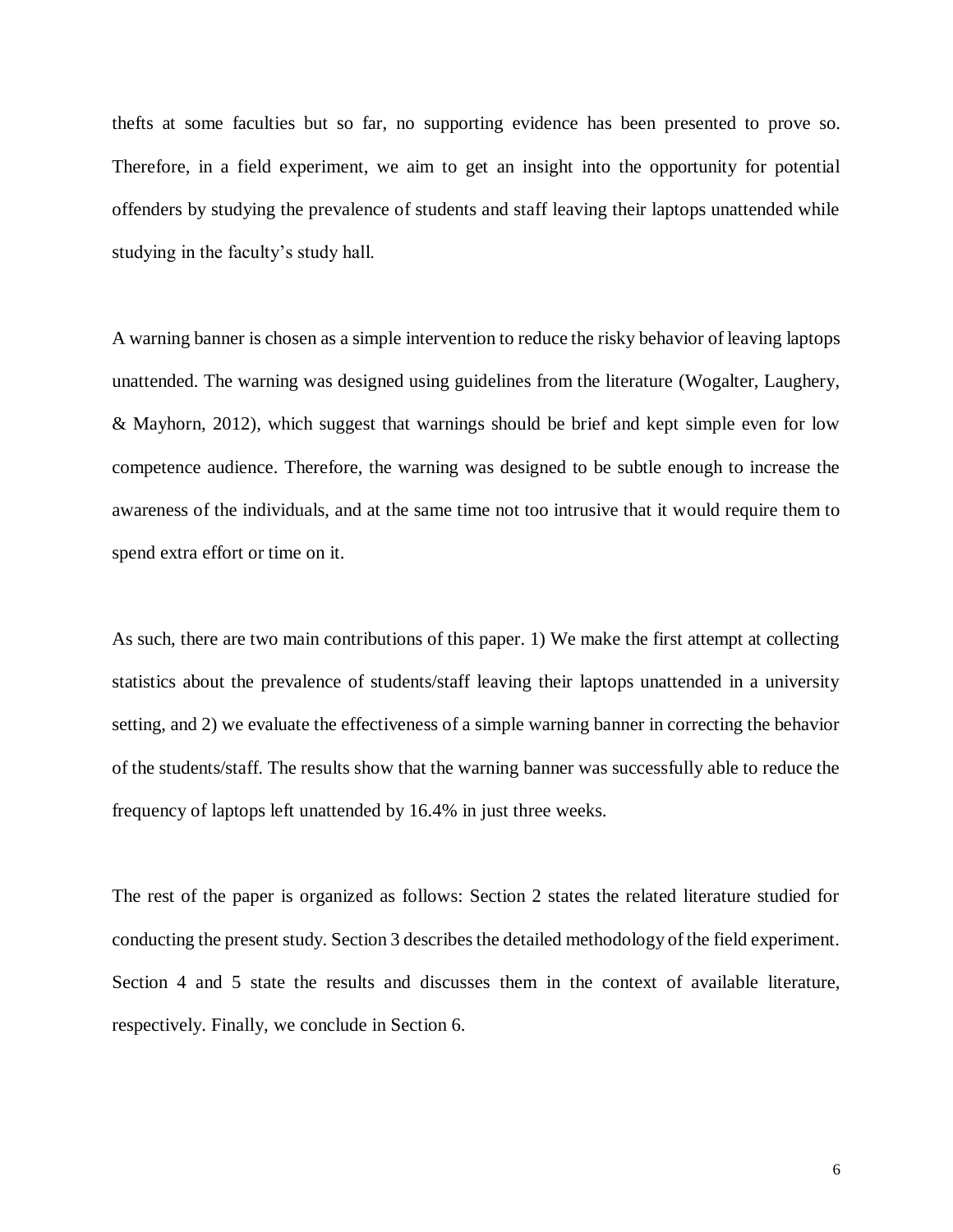#### 2. RELATED WORK

[\(Dimkov et al., 2010\)](https://paperpile.com/c/wMSsjS/oaPd) have performed a case study on laptop theft to study the efficacy of security mechanisms in open organizations. The results showed that the security awareness of employees is the most important factor in the overall security of an organization, and that most security mechanisms are deterrent rather than protective. In a survey regarding laptop thefts by [\(Wood,](https://paperpile.com/c/wMSsjS/UJen)  [n.d.\),](https://paperpile.com/c/wMSsjS/UJen) the authors found that one third of the organizations did not provide any formal training to their laptop users. The present study primarily builds upon the aforementioned studies, but it is novel in that it goes one step further in presenting and evaluating a simple intervention. It is based on the rational choice model of crime.

The rational choice model of crime assumes a utilitarian [\(Wikipedia contributors, 2018\)](https://paperpile.com/c/wMSsjS/ETSe) approach and assumes that humans are reasoning actors who weigh means and ends; costs and benefits to make a rational choice [\(Coleman, 1958; Gigerenzer & Goldstein, 1996; Simon, 1955\).](https://paperpile.com/c/wMSsjS/yjXC+q75b+hqMP) This general model was extended to the explanation of crime by Cornish and Clarke to explain short term offender decision making and assist in the development of situational crime prevention [\(Cornish](https://paperpile.com/c/wMSsjS/JAq3+pY6y)  [& Clarke, 1987; Cornish, Clarke, Wortley, & Mazerolle, 2008\).](https://paperpile.com/c/wMSsjS/JAq3+pY6y) It is assumed that crime is a goaldirected behavior designed to meet the offender's commonplace needs such as money, status, sex, and excitement. Meeting these needs involves the making of (sometimes quite rudimentary) decisions and choices, which are constrained by limits, ability, and the availability of relevant information [\(Cornish & Clarke, 1987; Cornish et al., 2008; Felson & Eckert, 2017\).](https://paperpile.com/c/wMSsjS/JAq3+pY6y+PUkG) Situational Crime [\("Center for Problem-Oriented Policing | 25 Techniques," n.d.\)](https://paperpile.com/c/wMSsjS/UKs4) includes three principles that directly affect the cost/benefits ratio which impacts an offender's morality. They are: 1) target hardening: making a crime more difficult to commit, 2) increasing risks to increase the likelihood of detection, and 3) decreasing rewards to reduce the benefits of a crime. In addition, two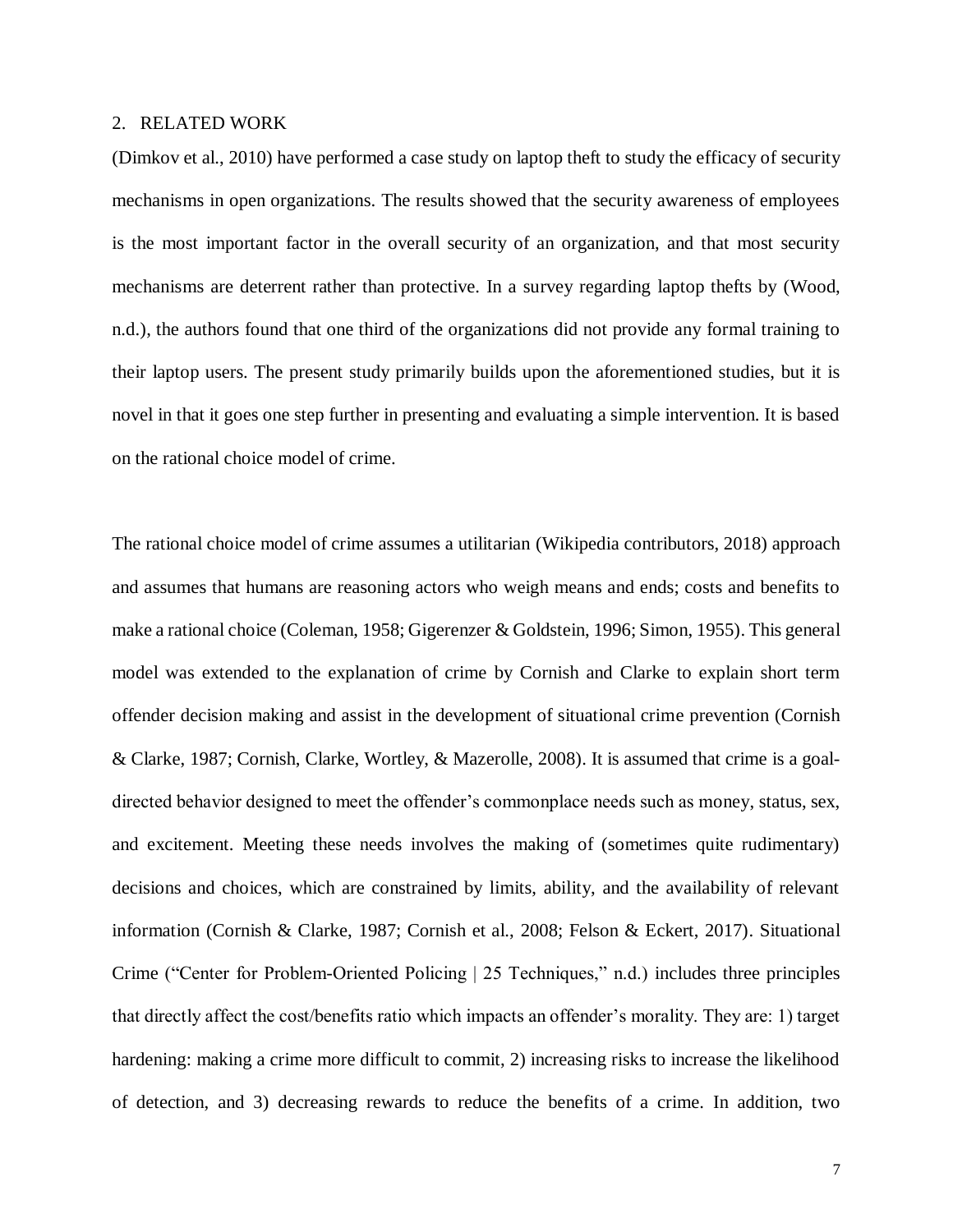psychological principles also affect the offender's morality. They are 1) reducing provocations, for instance, to neutralize peer-pressure to drink, and 2) removing excuses to remind potential offenders of rules, for instance signs such as 'no eating or drinking on the train'. For an introduction on situational crime prevention, see [\(Clarke, 1997\).](https://paperpile.com/c/wMSsjS/4C7x)

In the present study we want to reduce the opportunity for crime, i.e. laptop thefts. Opportunity, in this context, is defined as the ability of a potential offender to steal a laptop as a consequence of leaving it unattended. We apply the principle of increasing the risk and effort of committing the crime by increasing guardianship of the laptops. We achieve this by advising the potential victims to take care of their laptops and to not to leave them unattended.

Warning signs have been successful in influencing behavior [\(Argo & Main, 2004; Wogalter et al.,](https://paperpile.com/c/wMSsjS/2vkk+DuZF)  [2012\).](https://paperpile.com/c/wMSsjS/2vkk+DuZF) A literature review by Wogalter showed that in the physical world, warnings can be quite effective in notifying people about dangers [\(Wogalter et al., 2012\).](https://paperpile.com/c/wMSsjS/DuZF) However, the design of the warning may affect how the audience reacts to it [\(Knowles & Linn, 2004\).](https://paperpile.com/c/wMSsjS/UBw5) For example, a study conducted by [\(Nettle, Nott, & Bateson, 2012\)](https://paperpile.com/c/wMSsjS/eTJN) showed the impact of warning signs which contain pictures of watchful eyes followed by a related verbal message in reducing bicycle thefts in a university campus. Their warning banners reduced the thefts significantly. However, the crime migrated to places where the warning banners were not placed. This phenomenon is known as "Crime displacement" [\("Crime displacement -](https://paperpile.com/c/wMSsjS/0mQM) Securipedia," n.d.). The authors concluded that watchful eyes were responsible for the crime displacement. This suggests that humans are highly sensitive to watchful eyes, a conclusion which is also supported by [\(Beaman, Klentz, Diener, &](https://paperpile.com/c/wMSsjS/wvSS)  [Svanum, 1979\).](https://paperpile.com/c/wMSsjS/wvSS) Additionally, warnings may sometimes also be counterproductive, which is the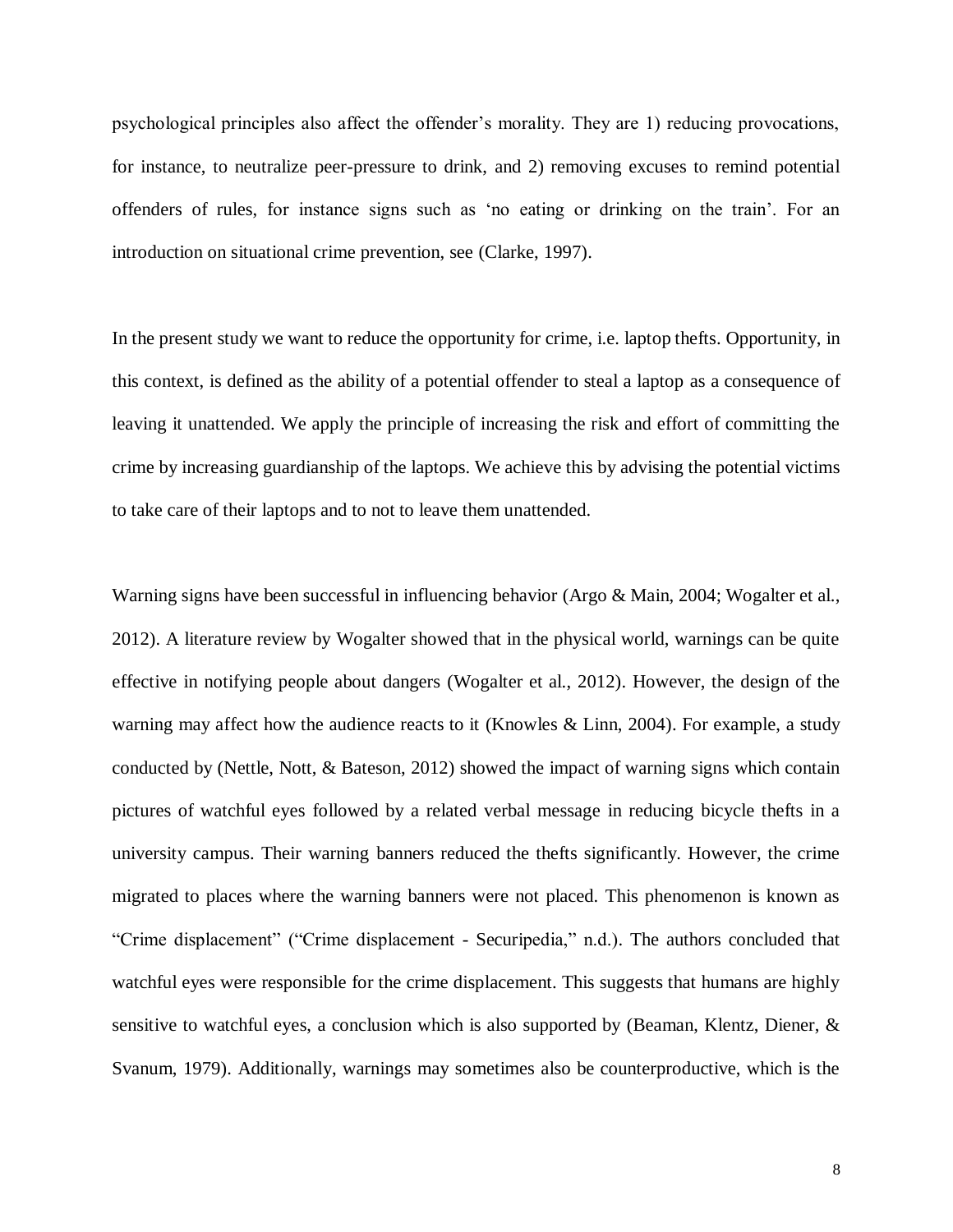case in the field of smoking & alcohol [\(Snyder & Blood, 1992\).](https://paperpile.com/c/wMSsjS/Jp8U) Therefore, it is imperative to test the warnings carefully before implementing them.

Since the aim of this study was to increase the implicit awareness among potential victims rather than to change the behavior of offenders, the watchful eyes were removed from the design. The content of the banner was kept friendly and functioned more as a reminder than a warning. However, the term 'warning banner' has been used in the rest of the paper for brevity.

### 3. METHODOLOGY

The experiment conducted in the present study has two main objectives. First, to conduct an exploratory study to identify whether students and staff (called 'subjects' hereafter) actually leave their laptops unattended in the first place. Second, to determine whether an intervention in the form of a warning sign has a significant effect on the behavior of subjects, specifically towards their physical assets. Accordingly, we aim to answer two research questions:

Research question 1: *How often do subjects at the faculty of EEMCS leave their laptops unattended?*

Research question 2: *How successful is a warning sign in reducing the frequency of subjects leaving their laptops unattended?*

### 3.1. Experimental Setup

The experiment was conducted in two phases as shown in Figure 1. Each phase had a time span of one week, with a break of one week in between. Each phase consisted of five *observation sessions*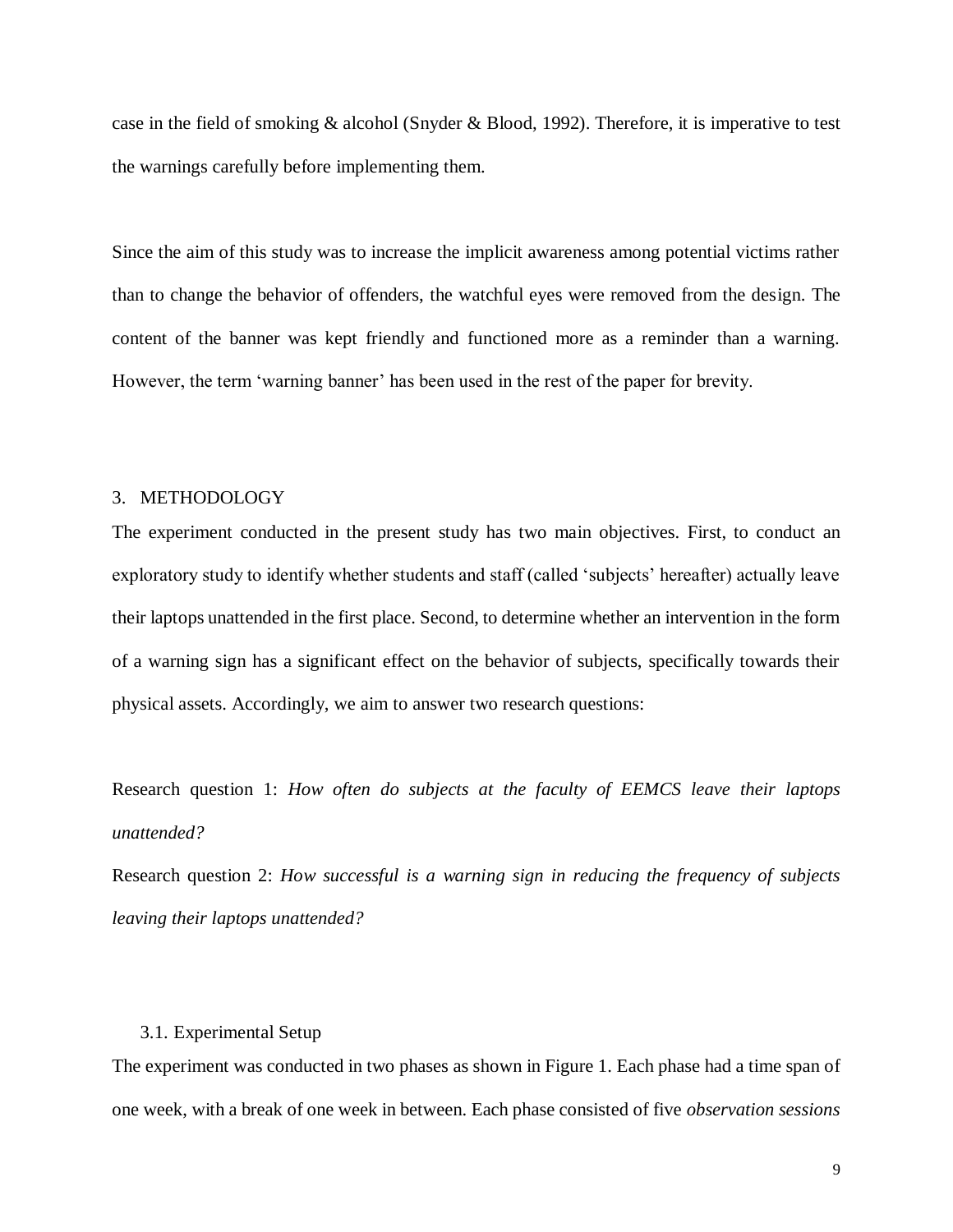(see Section 3.1.1) where the experiment was conducted for 2 hours (from 12:45 to 14:45). This timeslot was chosen based on the results of the pilot study (see Section 3.6), which indicated this timeslot to have the highest subject population.



*Figure 1: Overview of experimental phases*

Three researchers conducted the experiment. The study hall on the 2nd floor of EEMCS was chosen as the location of the experiment. It is a big rectangular hall, with a fleet of chairs at each side facing the windows. There are 20 window seats on the left side of the hall and 20 on the right side of the hall. In addition, there are 11 tables, divided between the left and right side of the hall, with four computers on each table (see Figure 2). These tables provide a view that covers a large area of the hall, so they were the preferred observation positions for the researchers. There are two entrances/exits to the area, i.e. north and south. At its full capacity, it can facilitate approximately 80 students.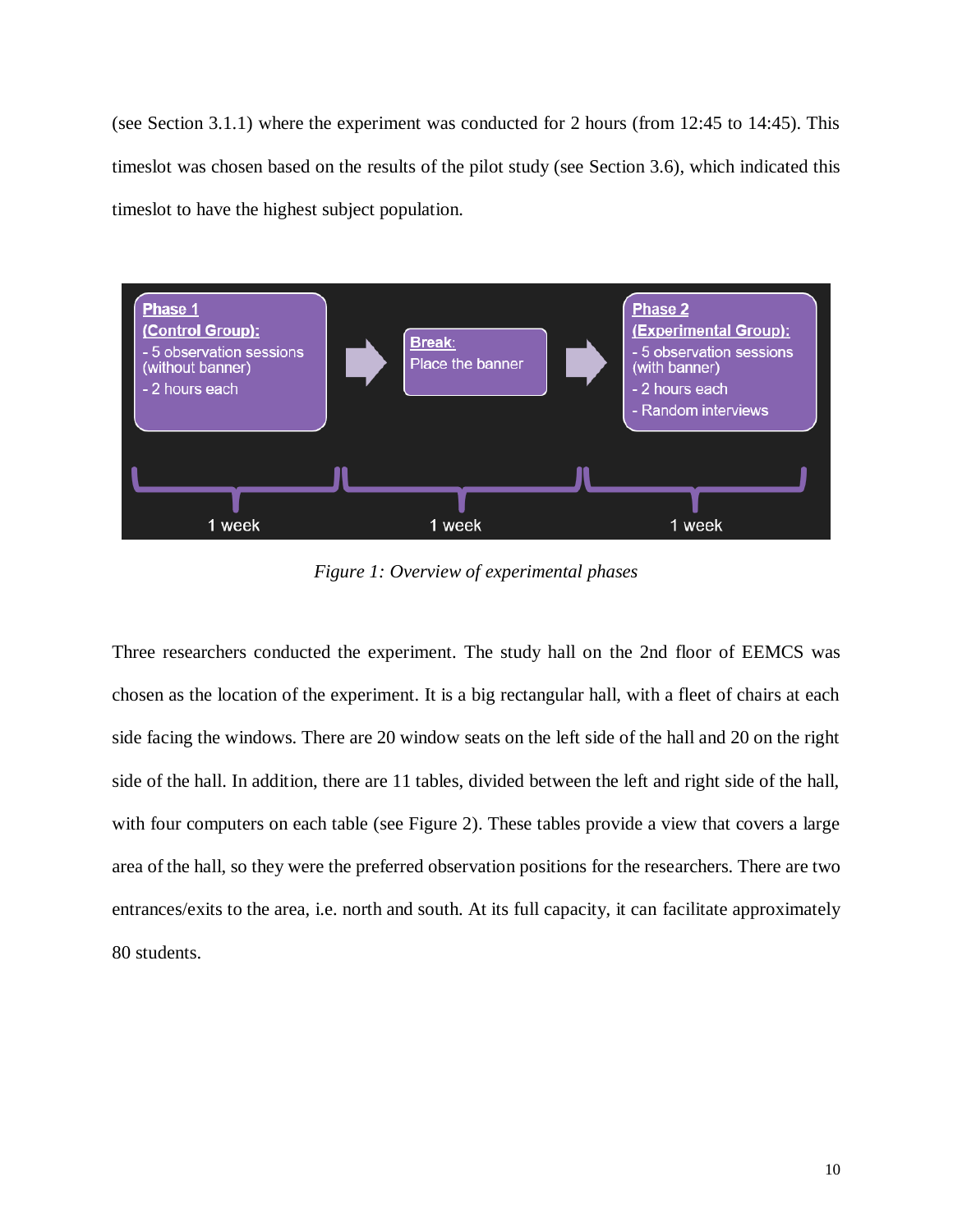

Windows

*Figure 2: Floor plan of the experimental location*

### 3.1.1. Phase 1

During the first phase of the experiment, observations were performed without any warning banner, thus forming the control group. For each *'*observation session', the researchers positioned themselves as strategically as possible in the study area. Each had their own exclusive area to cover and they would communicate among each other via text messages. They pretended to work on their computers and observed the subjects subtly from a distance. When a subject got up and left beyond the line of sight of their device, they observed whether the subject left with their laptop or not, and whether the subject's laptop was in a secure or insecure state. The definitions of secure and insecure are mentioned below, in Section 3.4. The researchers did not engage with any of the subjects' laptops physically, but only observed them from where they were seated.

#### 3.1.2. The break

After the first phase was over, a total of 12 warning banners were put up at different locations in the hall so that an individual will get to see the warning banner at least twice during his/her time in the hall. The locations included the entrances of the hall and on the pillars facing the tables. No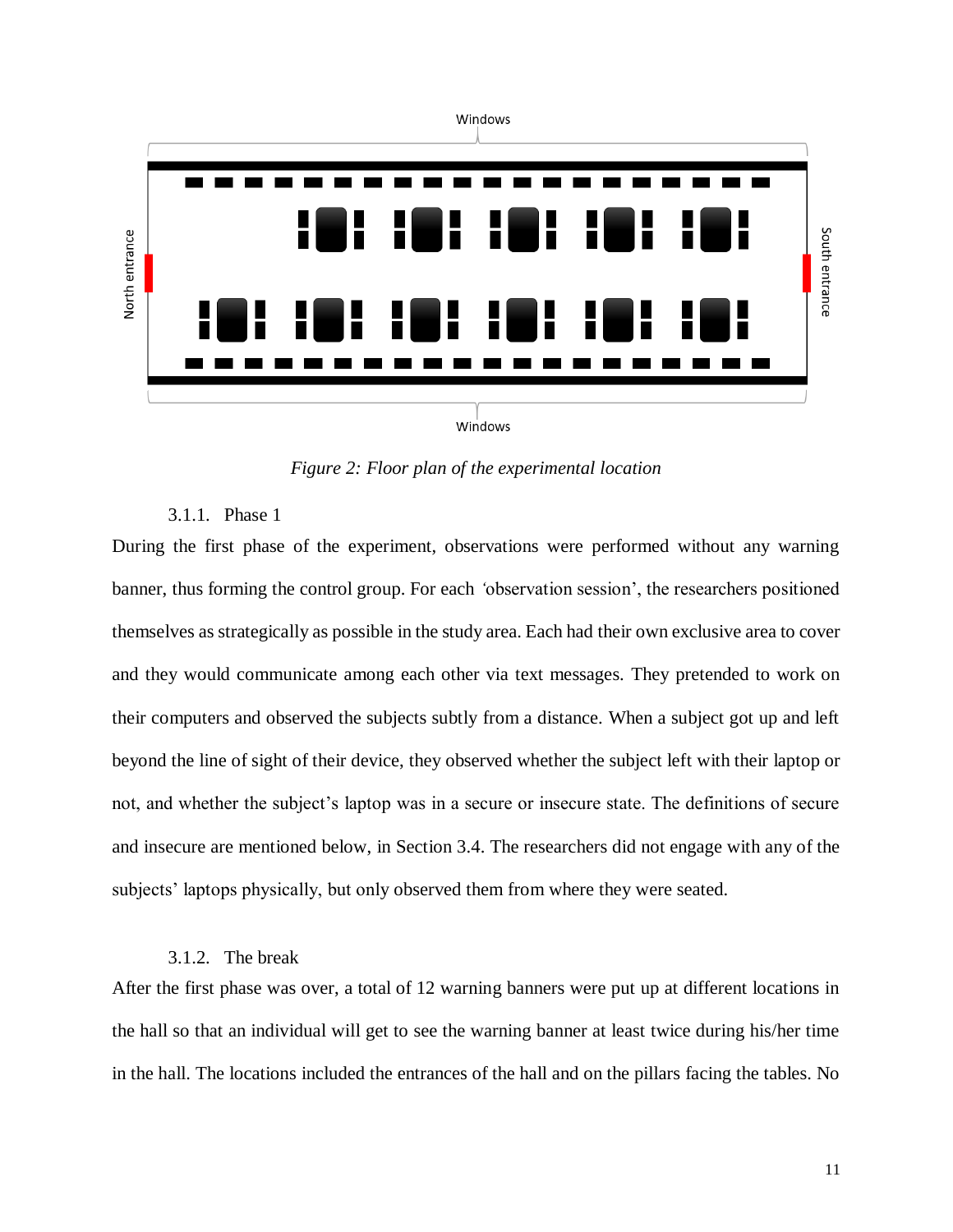observations were made during this week as the goal was to provide enough time to the subjects to get acquainted with the presence of the banner.

### 3.1.3. Phase 2

During the following week, the researchers observed the subjects' behavior in the same manner as during the first phase. Since the warning banners were already in place, these observations formed the experimental group. In addition to the observations, subjects who left their laptops unattended, were randomly chosen for a short interview. One researcher was specifically designated with the task of interviewing the subjects (called 'interviewer' hereafter) to avoid getting unwanted attention towards the other two researchers and to avoid compromising the experiment by priming subjects' behavior. The interviewer was positioned at one of the entrances. Whenever a potential interviewee was selected, one of the researchers would notify the interviewer via a text message. The interviewer would then identify the subject and wait till he/she left the study hall to ask him/her to participate in the interview. The interviewer would inform the subject that he is conducting a study to evaluate the influence of warning banners on students' behavior. If the subject agreed to take part in the interview, he/she would sign an informed consent form (Appendix A) and answer a few questions regarding the newly placed warning signs.

The purpose of the interview was to find the subject's reasoning for leaving his/her laptop unattended. This way, it could be identified why the warning sign did not alter certain subjects' behavior. The phrasing of the interview was chosen with care (Appendix B). For example, it was not explicitly asked why they left their laptop unattended, but rather why they thought others left their laptop unattended. It was expected that the subject would speak from their own perspective,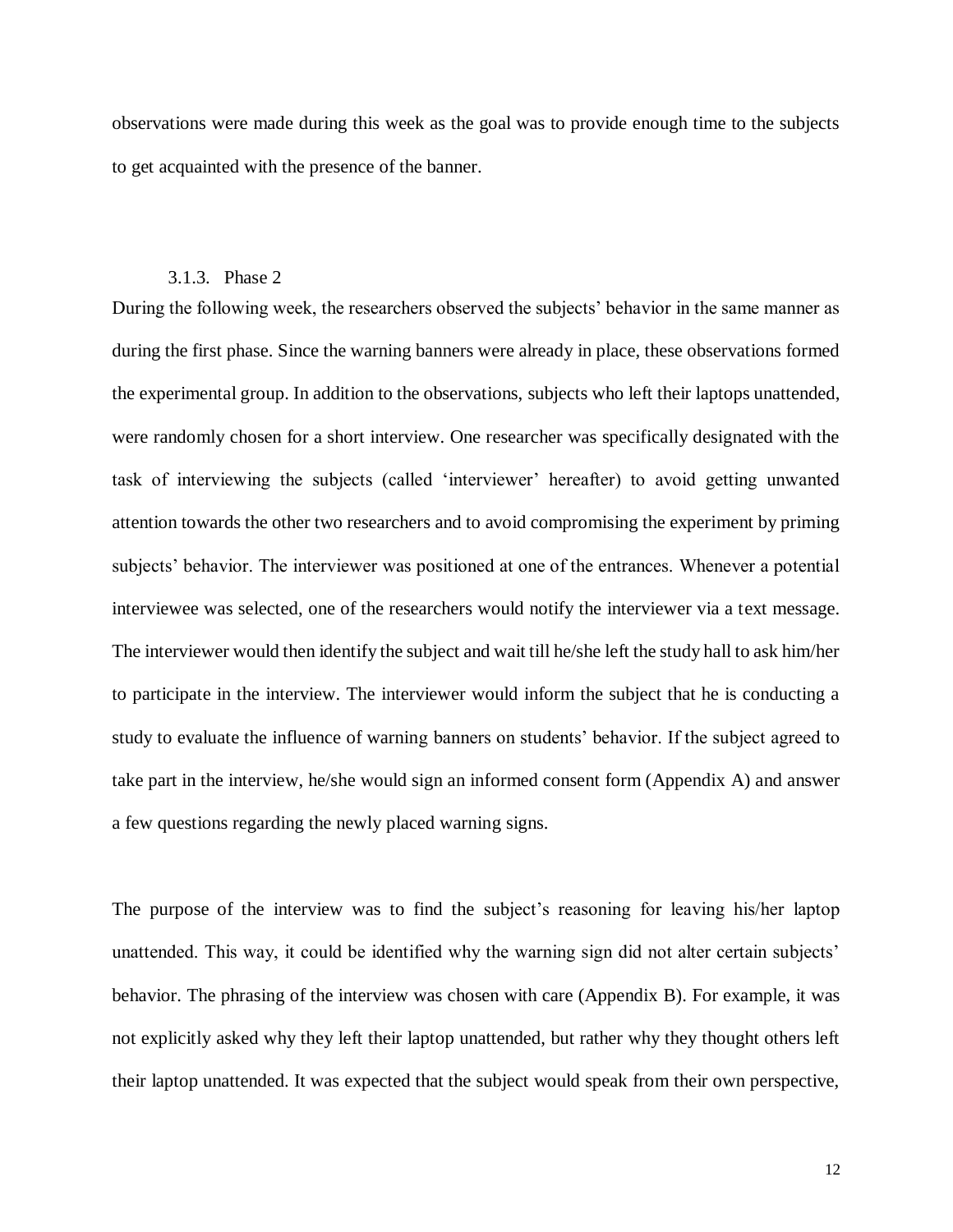giving a glimpse of their own intentions and reasoning. Subjects were free to not take part in the interview and were informed so in the beginning.

### 3.2. Intervention: the warning banner

Studies by [\(Beaman et al., 1979; Bhattacherjee, 2012; Nettle et al., 2012\)](https://paperpile.com/c/wMSsjS/nJBn+eTJN+wvSS) provided guidelines for the design of the warning banner. The text of the banner was "NOTICE: Do not leave your personal belongings unattended", followed by silhouettes of everyday use objects -- laptop, mobile phone, keys, and a notebook. The text color was chosen to be blue because it is a warm, communicative, and a peaceful color [\("How Does the Color Blue Make You Feel?," n.d.\).](https://paperpile.com/c/wMSsjS/vw0E) The warning's aim was to remind subjects to be more careful with their belongings, subconsciously increasing their awareness. The design of the warning banner is shown in Figure 3.



*Figure 3: Design of the warning banner used as the intervention*

### 3.3. Participants

The subjects of the experiment were individuals with laptops who studied or worked in the study area of EEMCS. The studied sample mainly included students though it could have been any individual who entered the building. The subjects were self-selected based on their decision to get up and leave from their place during the observation session.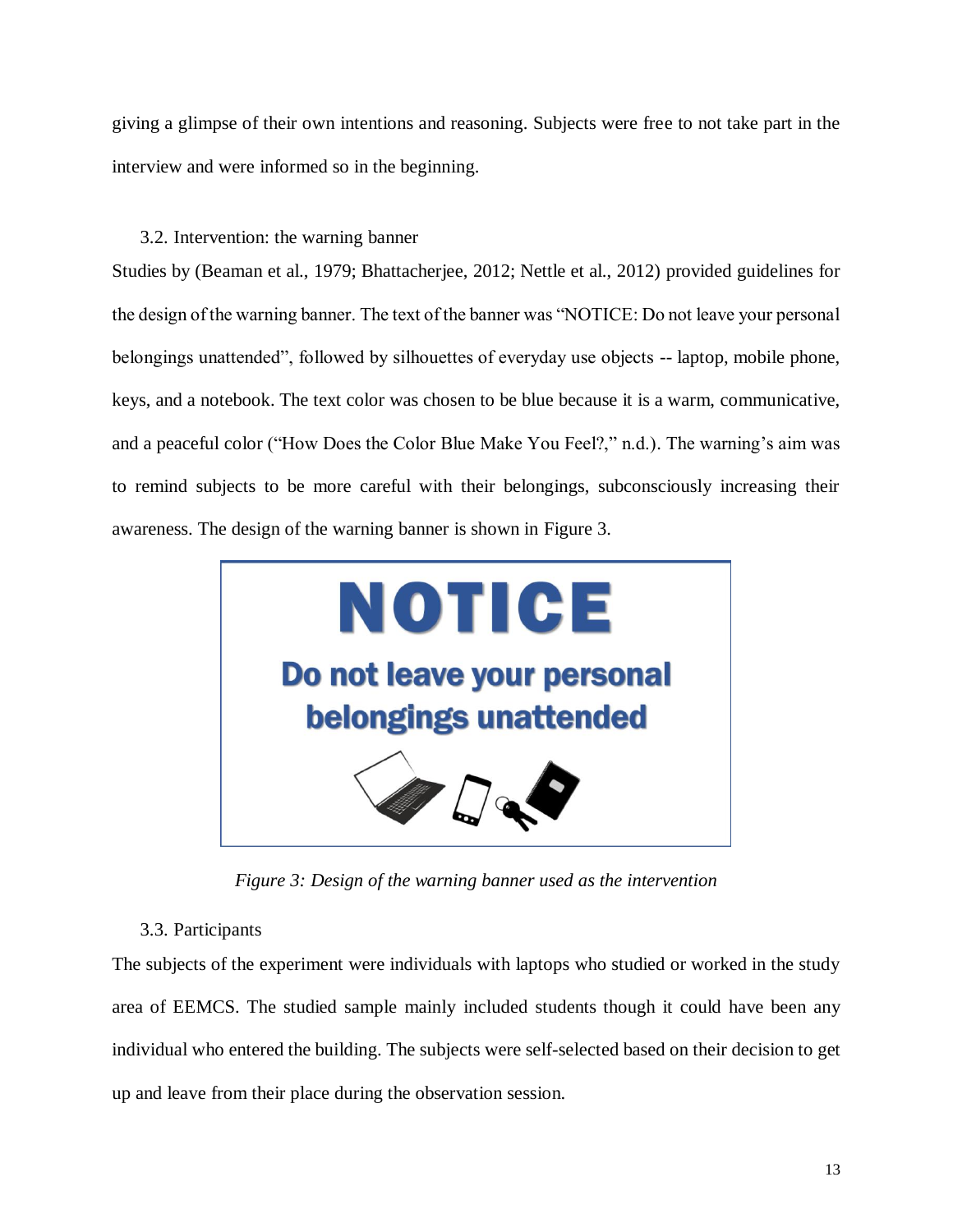### 3.4. Variables

There was one independent variable, i.e. the presence of the warning banner (the control/experimental condition). There were two dependent variables, i.e. 'attended/unattended laptop' and 'state of the laptop'.

- *Attended/unattended laptop*. A laptop is defined as unattended when a subject gets up and leaves beyond the line of sight of his/her device. On the contrary, a laptop is defined as attended to when a subject gets up, takes his/her laptop with him/her while leaving some of his/her belongings on the table. The fact that some personal belongings were left behind provides a reasonable expectation that the subject had not left for good.
- *State of the laptop.* When a laptop is left unattended, it can have two states: secure or insecure. A secure state is defined as a visibly locked screen, screen down, or a black screen. A black screen is not necessarily secure. However, the default setting on many computers is to lock the device when the display automatically turns off. It also increases the effort for an offender to find out whether the laptop is indeed unlocked. On the contrary, an insecure state is defined as a clearly unlocked screen, with an application or the desktop visible to the researchers from a distance.

The information from both variables was combined in one dependent variable. This accounted for a total of three possible outcomes -- 1) the subject took the laptop along, 2) the subject left the laptop unattended in a secure state, 3) the subject left the laptop unattended in an insecure state.

It should be noted that the laptops that were already left unattended were not taken into consideration because their true state could not be determined at the time they were left. Moreover, the only consideration for whether a device was secure, was the state of the device itself. However,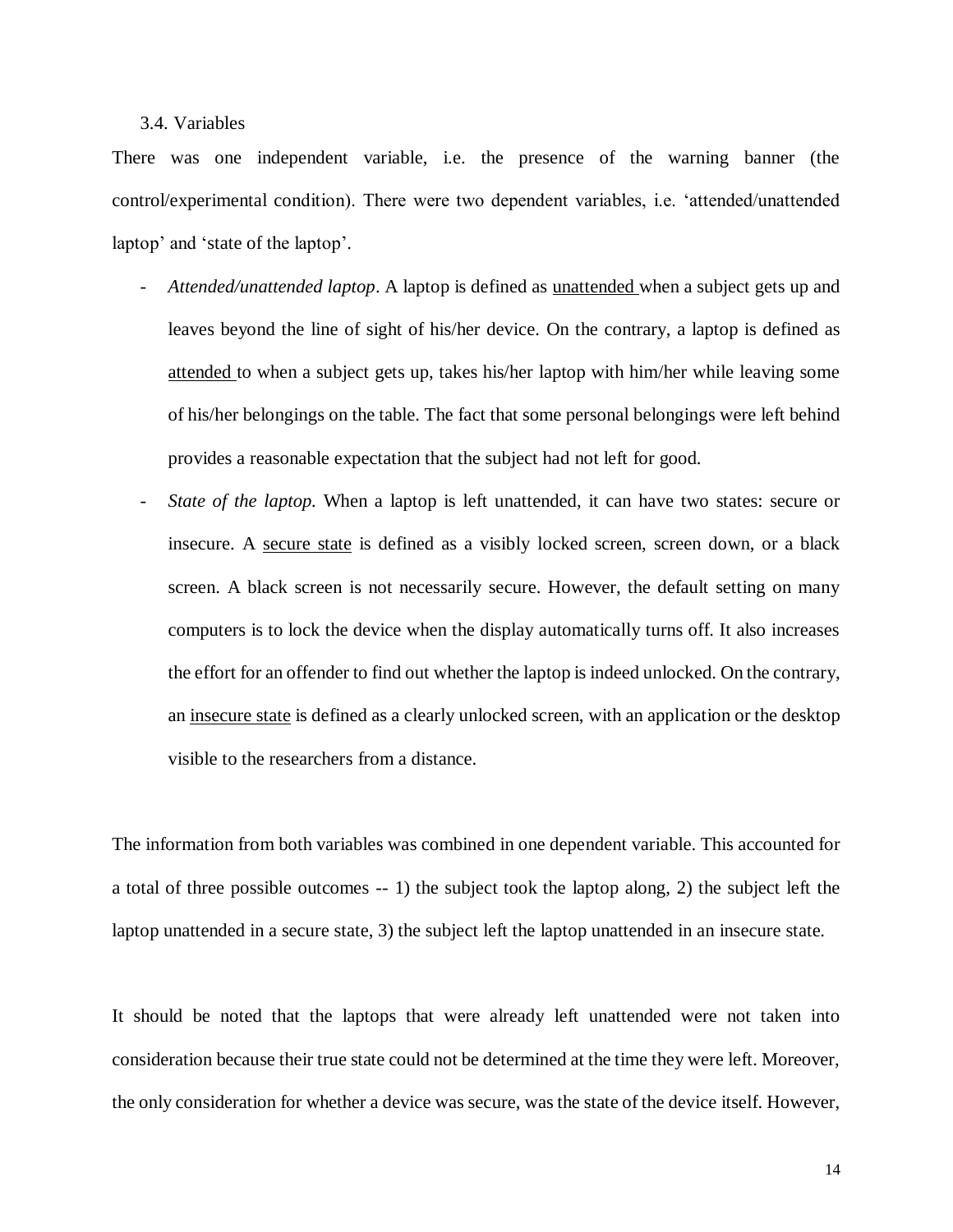a device which may be considered insecure according to definitions stated above but is guarded by a friend in close proximity is unlikely to be stolen. Therefore, this simple consideration can introduce hidden variables in the present study, a limitation which has been reiterated in the discussion section.

The experiment also noted whether any additional variables influenced the dependent variable. Therefore, four control variables were measured:

- *Gender*. The apparent gender of the subject.
- *Estimated age.* An approximation of the subject's age according to researchers' experience. It was coded as a range, and during data preprocessing these ranges were further narrowed into two categories: '23-25' and 'other'.
- *Number of people present in the surrounding area.* An ordinal range of people (low, medium, high) present in the surrounding area. Low represents [0-1], medium represents [2-3], and high represents [>=4] individuals.
- *Location of the laptop in the study hall.* A nominal variable (center, side) stating where the subject was seated in the study hall.

The researchers also collected the following additional information per sample:

- Datetime. The date and time when the subject was observed.
- *Remarks about any out of ordinary behavior exhibited by the subject.* A summary of remarks about the subject's behavior.

#### 3.5. Data Handling

Each researcher maintained a local copy of an excel sheet where the measurements were noted down. Since the data was collected by three different researchers, often the terminology did not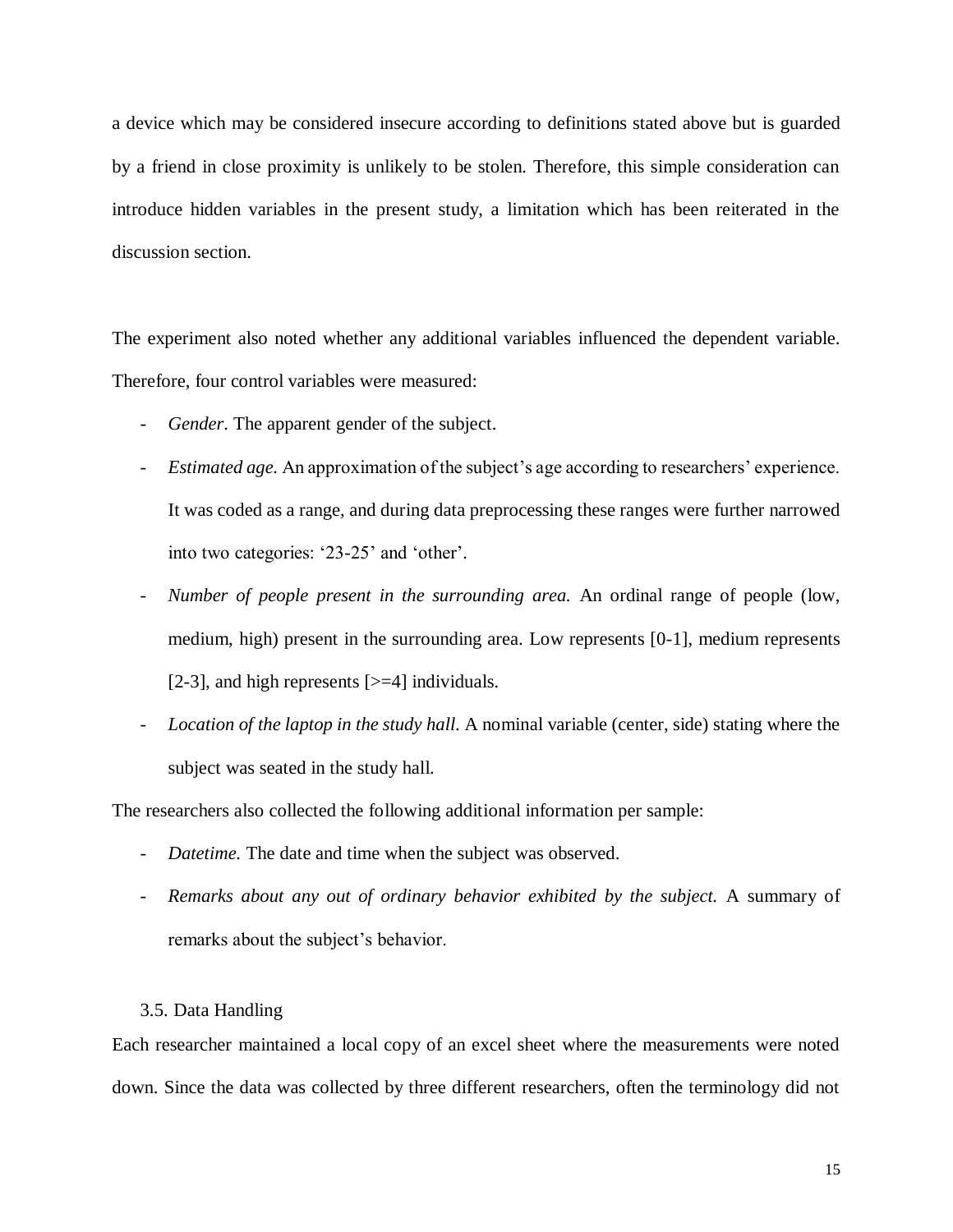match, or certain values were missing because they could not be determined. Therefore, standard vocabulary for the different variables was chosen after the experiment. Then, the readings were calibrated based on that vocabulary and incomplete entries were discarded. Since no Personally Identifiable Information (PII) regarding the subjects was collected, there was no need for anonymization.

#### 3.6. Pilot study

A pilot study was performed before starting the actual experiment to identify and eliminate problems in the research design. The pilot study was a condensed version of the main study explained in Section 3.1 and was performed on two consecutive Mondays -- one day without the banner and one with the banner. Several time slots were experimented with. Moreover, the maximum visibility areas in the study hall and the optimal position of the warning banners were identified. It was noticed that the researchers might have duplicate results, so it was decided that each researcher would have an exclusive area to cover and that they would communicate via text messages.

### 3.7. Ethical committee

The permission for this study was granted by the ethical committee of Delft University of Technology. The permission to put up warning banners was granted by the building management of the faculty of Electrical Engineering, Mathematics and Computer Science under the number C170414348.

#### 4. RESULTS

During the two-week run, over 220 subjects were observed leaving their workstations. 110 (50%) subjects were observed in each of the two experimental phases. Among the 220 subjects, 148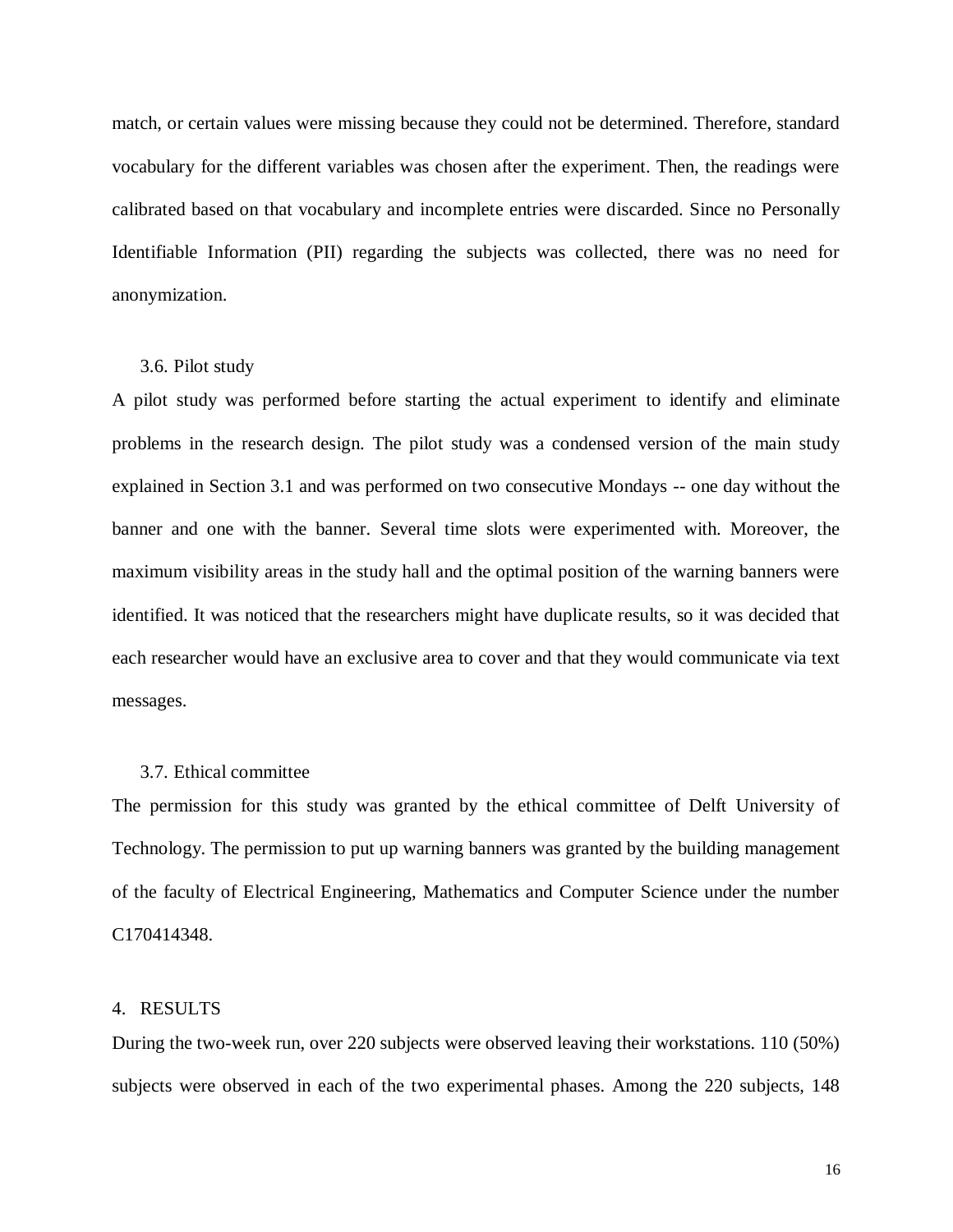(67.3%) subjects left their laptops unattended while only 72 (32.7%) took their laptops with them during their absence.

In terms of demographics and other control variables, the following observations were made: 185 (84%) subjects' estimated age was between 23 and 25 years. 152 (69%) were male subjects while only 68 (31%) were females. The subjects surrounded by the number of other people followed a rough normal distribution, with 46 (21%) subjects seated beside low number of people, 147 (67%) subjects seated beside medium number of people, and 27 (12%) seated beside high number of people. Table 1 summarizes the results. However, none of the socio-demographic variables had any relationship with the decision of a subject to leave the laptop unattended (outcome variable). Therefore, these variables were not included in further analysis.

| <b>Variable</b>                      | <b>Value</b>  | Samples (N) | Total (N) |
|--------------------------------------|---------------|-------------|-----------|
| <b>Estimated age</b>                 | $23-25$ years | 185         | 220       |
|                                      | Other         | 35          |           |
| <b>Apparent gender</b>               | Male          | 152         | 220       |
|                                      | Female        | 68          |           |
| Number of people in surrounding area | Low           | 46          | 220       |
|                                      | Medium        | 147         |           |
|                                      | High          | 27          |           |
| Location of laptop in study hall     | Side          | 128         | 220       |
|                                      | Center        | 92          |           |

*Table 1: Distribution of control variables' values*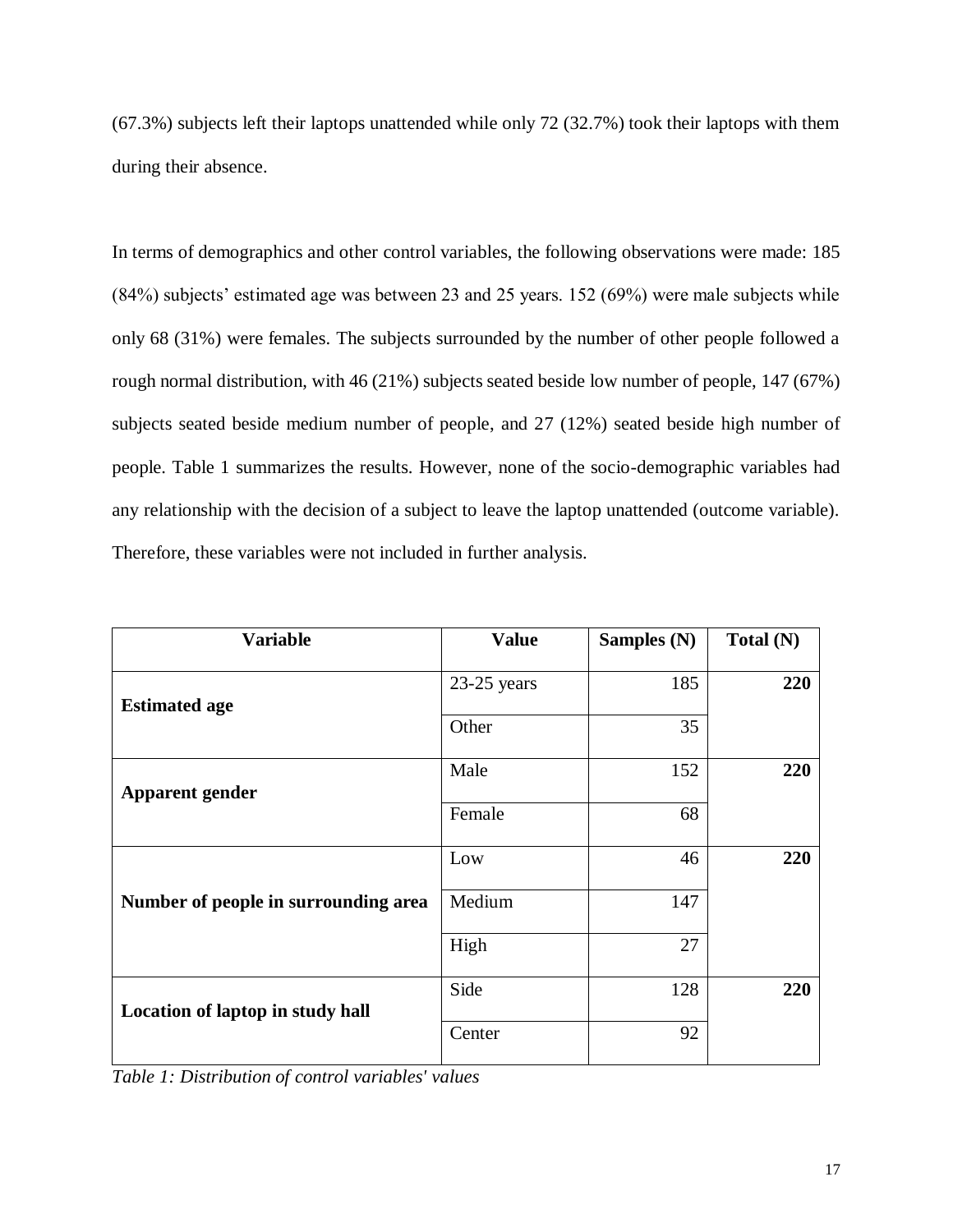Behavioral changes among subjects were observed during the two experimental phases. In the control group, i.e. Phase 1, 83 (75.5%) subjects left their laptops unattended, while only 27 (24.5%) took their laptops with them. Moreover, among the subjects who left their laptops unattended, a little over half (46) left the laptops in a secure state while the rest 37 (44.5%) left them in an insecure state. After the warning banner was placed, the frequency of subjects leaving their laptops unattended reduced significantly -- only 65 (59.1%) subjects, which was previously 83 (75.5%), left their laptops unattended. Among the subjects who still left their laptops unattended this time around, 35 (53.8%) left them securely, while 30 (46.2%) left them insecurely, which does not show much variation in percentage compared to the control group.

In summary, there is an increase of 16.4% in the subjects who take their laptops along with them in the experimental group. These differences are statistically significant as can be seen in Table 2\*. However, the difference between the state of the laptop when it was left unattended among the control and experimental group is not significant, which is shown in Table 3\*\*.

|                                            | <b>Control</b> | <b>Experimental</b> | Difference experimental  |  |  |
|--------------------------------------------|----------------|---------------------|--------------------------|--|--|
|                                            | group          | group               | group in comparison with |  |  |
|                                            |                |                     | control                  |  |  |
| Laptop left unattended                     | 75.5%          | 59.1%               | $-16.4%$                 |  |  |
| <b>Took laptop along</b>                   | 24.5%          | 40.9%               | 16.4%                    |  |  |
| Total samples $(N)$                        | 110            | <b>110</b>          |                          |  |  |
| Pearson Chi Square = 6.689, $p = 0.0097$ * |                |                     |                          |  |  |

*Table 2: All subjects, with attended and unattended laptops, in %*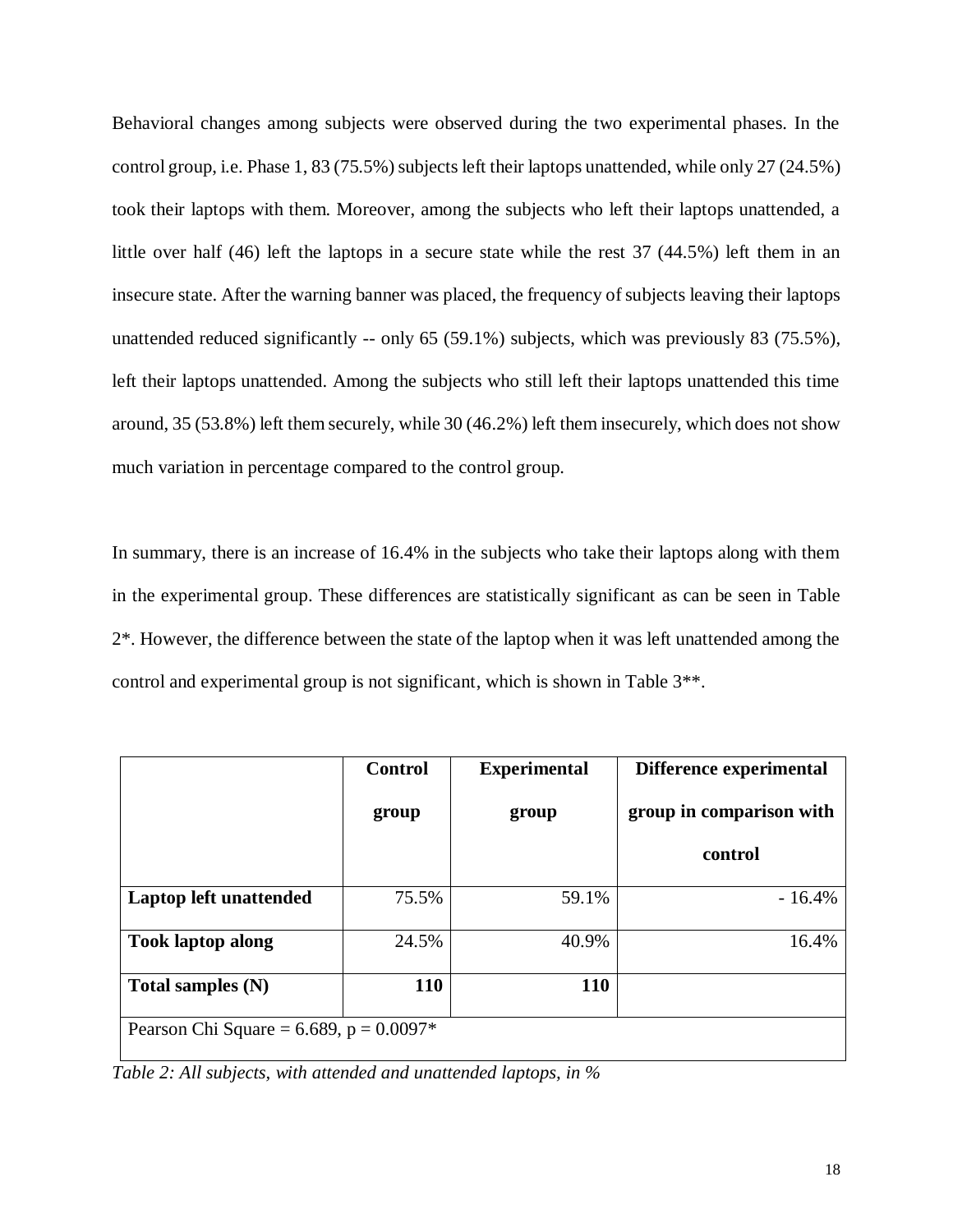|                                           | <b>Control</b> | <b>Experimental</b> | Difference experimental  |  |
|-------------------------------------------|----------------|---------------------|--------------------------|--|
|                                           | group          | group               | group in comparison with |  |
|                                           |                |                     | control                  |  |
| <b>Unattended and Secure</b>              | 55.4%          | 53.8%               | 1.6%                     |  |
| <b>Unattended and Insecure</b>            | 44.6%          | 46.2%               | $-1.6%$                  |  |
| Total samples $(N)$                       | 83             | 65                  |                          |  |
| Pearson Chi Square = 0.036, $p = 0.848**$ |                |                     |                          |  |

*Table 3: State of the laptop for subjects who left their laptops unattended, in %*

Lastly, a qualitative analysis was performed on the answers received from 17 interviews. The interviewees were randomly selected subjects from the experimental group who still left their laptops unattended after the banner was placed (65 subjects). Most of the interviewees (10) had noticed the warning sign and mentioned that it had a positive effect on the awareness of people. However, their own behavior was opposite to what they said, indicating a discrepancy in their beliefs and actions. When asked why the subjects thought other people did not follow warning signs, seven suggested that it might be because of convenience – extra effort is required to carry the laptop along. Four interviewees stated that it might be to keep their spot occupied, while other four mentioned that people might consider the study hall (and faculty building) as a safe environment. Meanwhile, the Kensington study puts educational institutes as one of top organizations prone to laptop thefts. This implies that in addition to the discrepancy in the subjects' beliefs and actions, they also have a false sense of security or high faith in the security mechanisms at the faculty.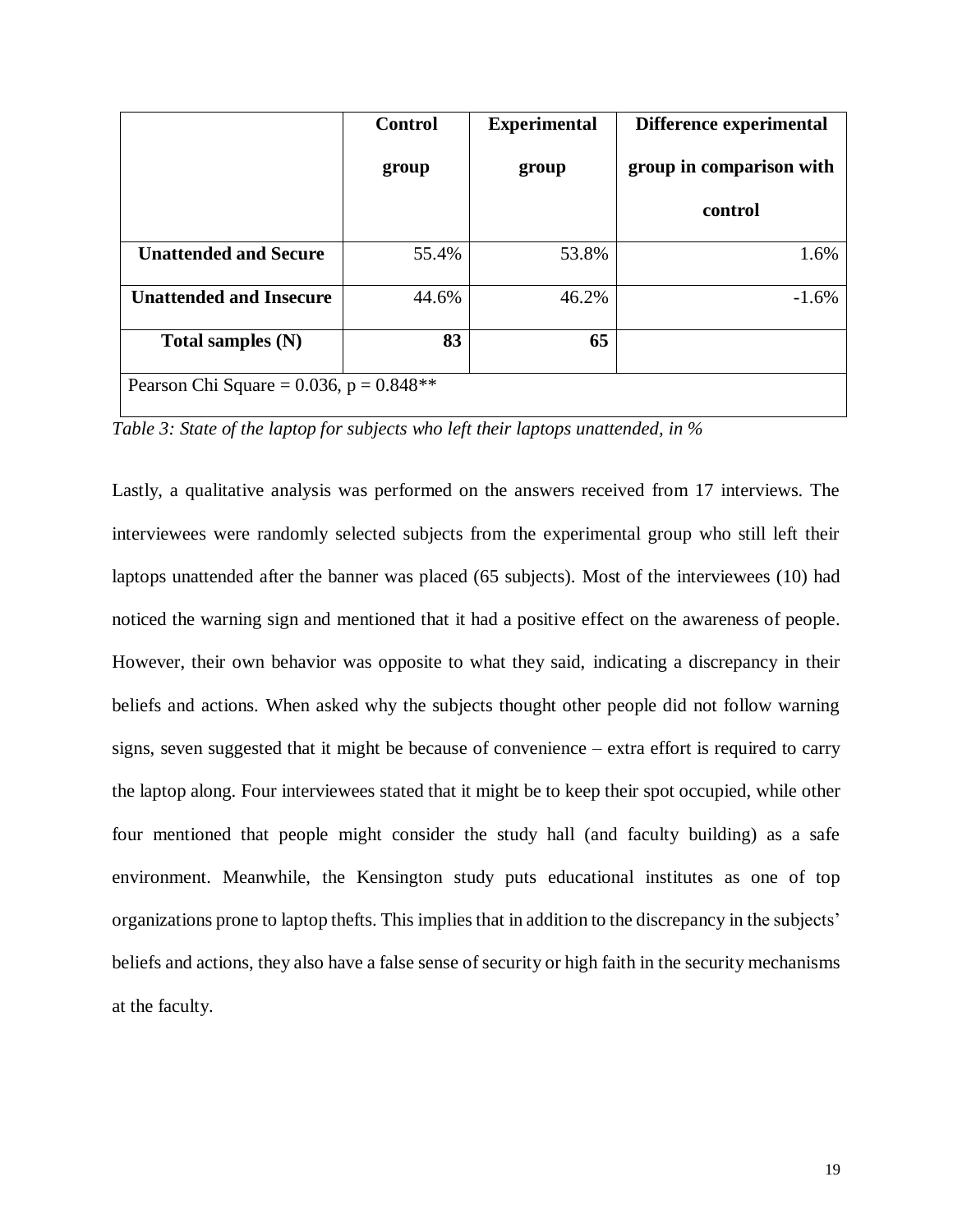### 5. DISCUSSION

To summarize, the aim of the present empirical study was to investigate the effectiveness of a warning banner to encourage laptop users not to leave their laptop unattended in a university study hall. In line with the principles of situational crime prevention (Cornish & Clarke, 1987; Cornish [et al., 2008; Wortley, 1996\),](https://paperpile.com/c/wMSsjS/xzSw+JAq3+pY6y) we expected that a warning banner would increase the efforts and risk for a potential offender by increasing the guardianship of the laptop. We studied the behavior of 220 subjects in a study hall of a university. Subjects were mostly males, corroborating the findings of [\(Lörz, Schindler, & Walter, 2011\)](https://paperpile.com/c/wMSsjS/vLHu) regarding gender gap in technical studies.

The first research question aimed to identify how often subjects at the EEMCS faculty left their laptops unattended. The results showed that in the control group, most of the subjects (75.5%) left their laptops unattended, which proves that the problem of unattended laptops is highly relevant. Furthermore, it also raises questions regarding students' level of security awareness within university premises. After all, even if the faculty is considered safe, personal precautionary measures are most important to prevent misuse and/or data breaches [\(Dimkov et al., 2010\).](https://paperpile.com/c/wMSsjS/oaPd)

For the second research question, we investigated whether a warning sign is effective in reducing the frequency of subjects leaving their laptops unattended. The warning banner used in present study was designed keeping in mind the effectiveness of the use of graphical aid in warning signs [\(Laughery, Young, Vaubel, & Brelsford, 1993; Young & Wogalter, 1990\),](https://paperpile.com/c/wMSsjS/8ufm+yZqh) and the known problems with warning signs, such as removing a picture of 'watchful eyes' which seemed to lead to crime displacement [\(Nettle et al., 2012\).](https://paperpile.com/c/wMSsjS/eTJN) Our findings showed that merely putting the banner for three weeks was sufficient to see significant positive behavioral changes among the subjects. The number of subjects who took their laptops along, when temporarily leaving their workstations,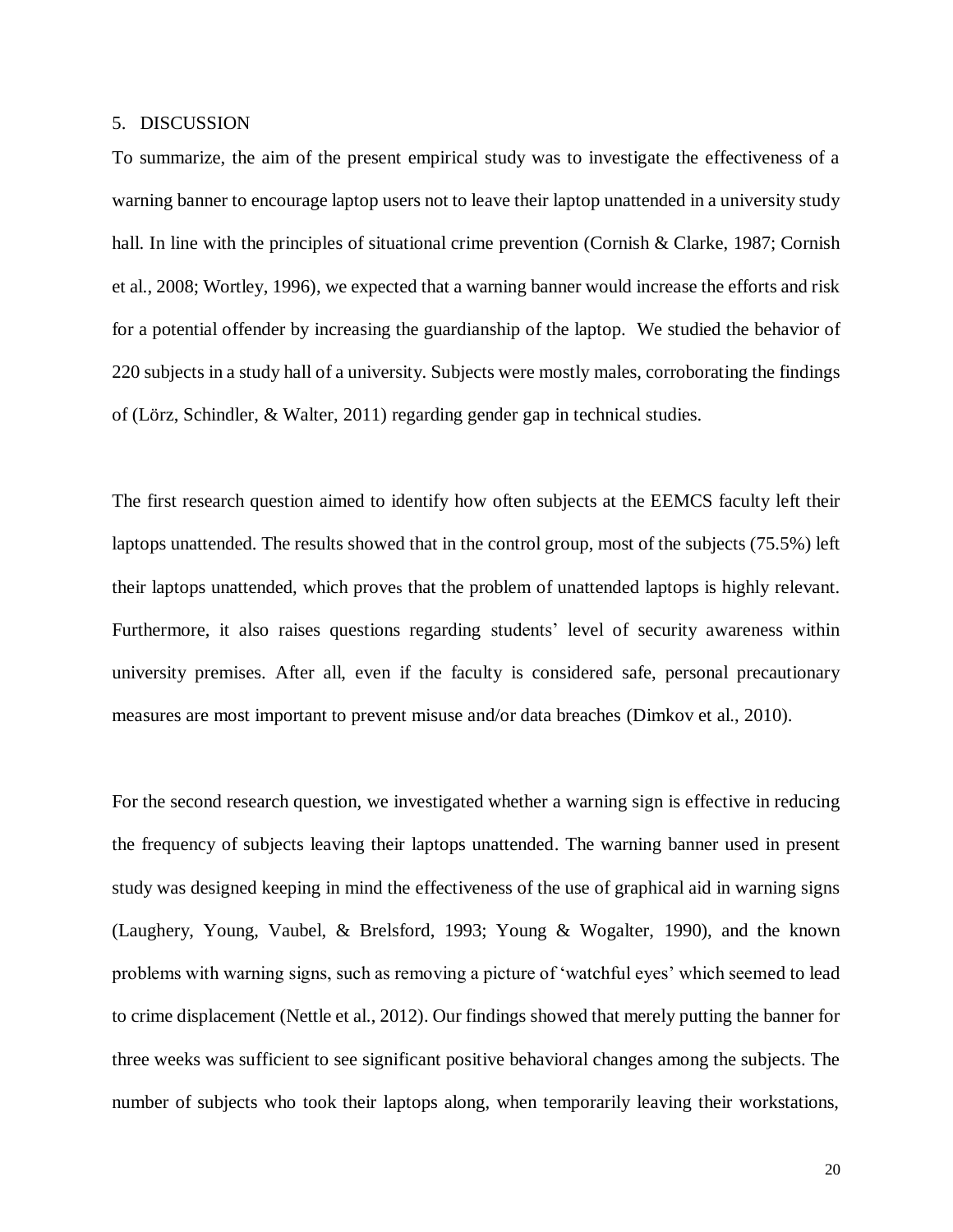increased from 25% to 41% after the warning banner was placed. This is in line with much of the previous research that showed that warnings can be effective in influencing behavior, as demonstrated by [Argo & Main \(2004\), Laughery & Wogalter](https://paperpile.com/c/wMSsjS/DC9K+v5sP) (2006) and Neuschatz, Benoit, & Payne [\(2003\).](https://paperpile.com/c/wMSsjS/DC9K+v5sP)

However, some studies found limited effectiveness of warnings. For instance, [Nettle et al.](https://paperpile.com/c/wMSsjS/eTJN+wvSS+Jp8U) (2012)'s [warning was effective but they found crime displacement because of watchful eyes in warnings](https://paperpile.com/c/wMSsjS/eTJN+wvSS+Jp8U)  [about bicycle theft; Snyder & Blood \(1992\)](https://paperpile.com/c/wMSsjS/eTJN+wvSS+Jp8U) found that warnings against alcohol and smoking have reverse effect on young adults. Taken together these findings suggest that warning's effectiveness is context-dependent and sometimes dependent on the product or the group for whom it is meant.

Overall, the present study shows that simple and inexpensive interventions are effective in changing behavior. This is a highly desirable outcome for security professionals as it hits the sweet spot between budget allocation and security achieved. It also shows the necessity to test intervention before implementing them at a broader scale.

Among those who left their laptops unattended (secure or insecure), there was no apparent change in behavior. The subjects who left their laptops behind in both cases did not seem to care about the state of the laptop either as secure or insecure. There could be two possible reasons behind this observed behavior: 1) As shown from the interview results, some subjects had trust in the safety of the faculty so if no one was going to steal their laptop, no one would have interacted with it either, hence the state did not matter; 2) Since the warning banner only reminded subjects to not to leave their belongings 'unattended', as opposed to 'safe', the subjects might have been unaware of the implications of leaving their laptop in an insecure state. After all, the purpose of the banner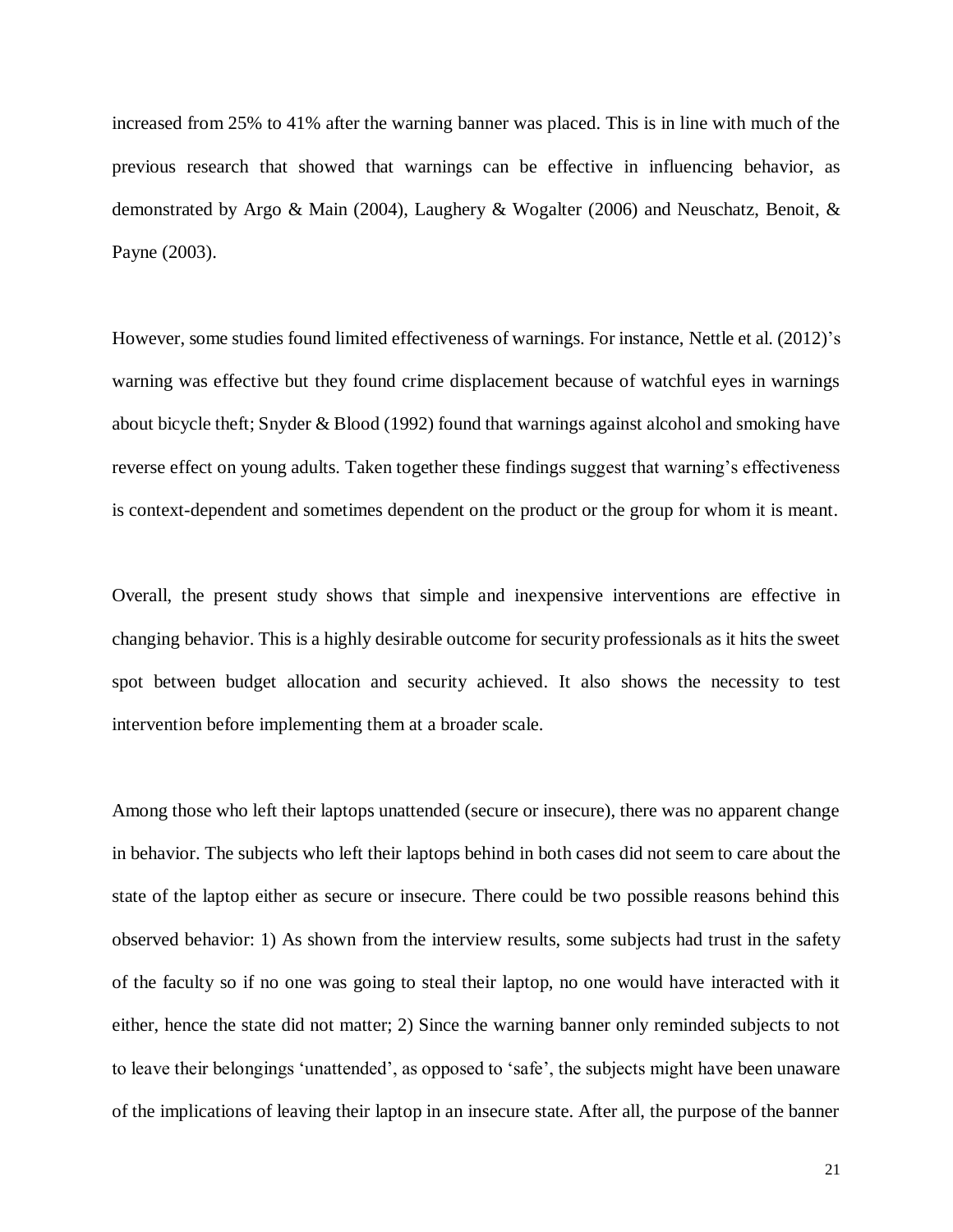was to remind subjects about safety precautions, but it left out an important aspect of safety - protecting their cyber assets. Therefore, further investigation is required to identify which of the two reasons are responsible for the absence of change in behavior among the subjects.

#### 5.1. Limitations and Future work

The watchful eyes were removed from the warning banner, but not from the experiment itself. During the field experiment, when a subject spotted the researchers looking at them, they often either left their laptops in a secure state before leaving or took their laptops with them. This suggests that if individuals believe that they are being monitored, they are more likely to behave in a prudent fashion. This observation is in line with a study conducted by [\(Beaman et al., 1979\),](https://paperpile.com/c/wMSsjS/wvSS) who showed the effect of watchful eyes on children when left unattended to take only a limited 'allowed' number of sweets from a bowl. The study showed that the children behaved better when they felt they were being monitored, even if the watchful eyes were their own in a mirror reflection. This proves that humans are very sensitive to monitoring, and the researchers should have taken it into account while conducting the experiment.

The level of prudent behavior and the extent to which students left their laptops unattended seemed related to the distance between them and their laptop and how long they are going away for. Most subjects felt comfortable leaving their laptops insecure if their destination was inside the study hall, for example, if they were going to throw something in the dustbin or talk to a friend. Similar results were observed when they were leaving to run a small errand, such as refilling their water bottle. For these tasks, although they had to go outside the study hall, but it only took a few minutes. This pattern was observed many times by the researchers and suggests that there is a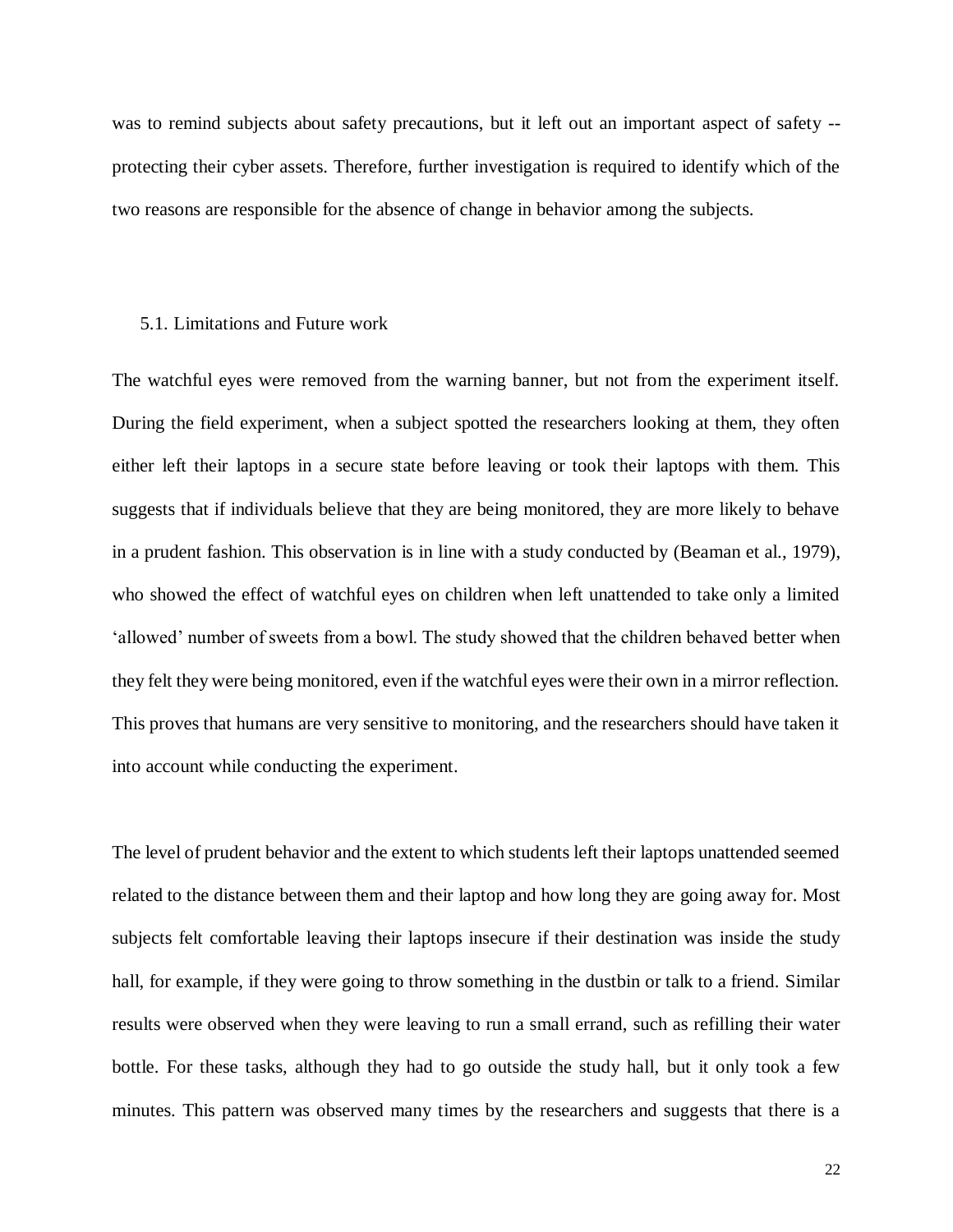correlation between distance/interval and the decision of the laptop owners. This observation also suggests that while it might seem careless on the subjects' part for leaving their laptops unattended, their behavior might have been more rational and careful. Hence, further research in this domain is warranted.

The secure and insecure states only catered for the situations present in definitions stated in Section 3.4. Other factors such as the proximity of others to the device, positioning of the device, having a guardian close by, and so on, were not included in the assessment of the device's state. These factors might explain a subject's behavior towards leaving their laptop unattended. However, since the other control variables that were included in our study initially were not significantly related to the outcome variable, it seems unlikely to be the case.

There is a possibility that subjects who were leaving with their laptops were only doing so because they were leaving the study hall for good. In order to prevent these results from contaminating the experiment, measurements were noted only for subjects who left some of their belongings behind so there was a reasonable expectation that they would be coming back. However, this observation sheds some light on the relevance of the subject's relative long-term intentions, which were not considered when performing the present study. In the future, the effect of these additional variables can be studied in detail.

The interview questions were framed in a way that the subjects were not explicitly asked for the reasons of their actions but rather their point of view towards the actions of others in a similar situation. As mentioned in the experimental setup (Section 3.1), this was done because we did not want to prime the subjects' answers. However, this might also have shifted the pressure from the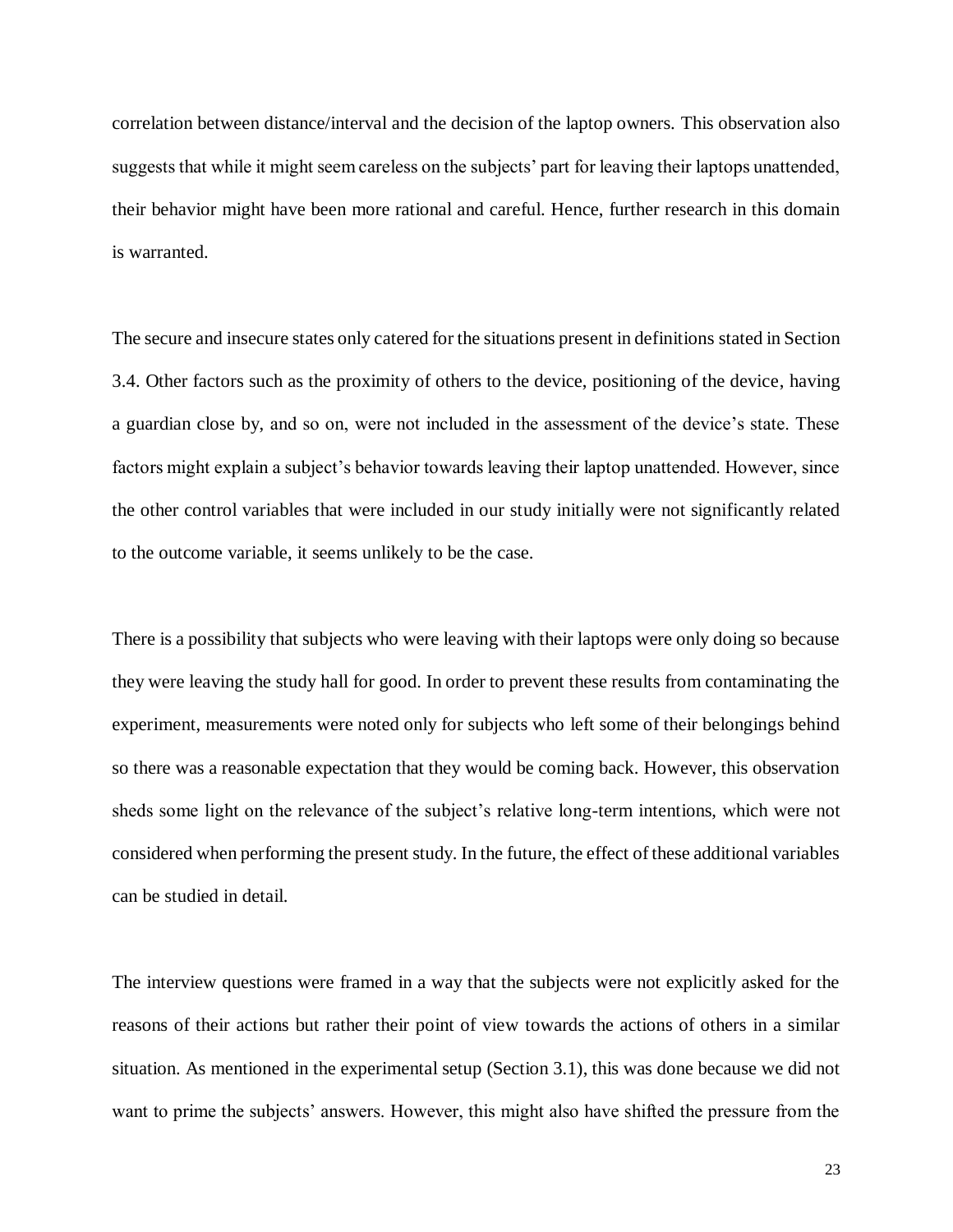subjects to others, not giving the insight that the researchers were looking for. Consequently, the answers of the interviews might not have reflected their own motivations, which was the intended purpose of the interviews to begin with. Therefore, additional studies need to be conducted exploring this aspect of human interactions.

We were unable to observe whether there was some form of displacement, and whether the increased prudent behavior of students who took their laptop with them when they temporarily left their place in the hall was transferred to other situations or not. Previous research mentioned that situational crime prevention can lead to displacement of crime but also to diffusion of benefits (Guerette [& Bowers, 2009\).](https://paperpile.com/c/wMSsjS/N9QI) However, in this case, neither of the two phenomena could be observed. The design of the warning banner was such that it reminded subjects to never leave without their belongings but did not warn them about the implications of assets left in an insecure state. While this might explain the lack of diffusion of benefits in the results, further research in this domain is warranted to be able to conclude this.

Lastly, the duration of the experiment was quite short and behavioral changes take time [\(Prochaska, Norcross, & DiClemente, 1994\).](https://paperpile.com/c/wMSsjS/lT4y) The banners were only up for three weeks. It is possible that the subjects who still left their laptops unattended either did not notice the banners or did not take them seriously. In the future, a more extensive experiment will be conducted with more time for each phase to measure behavioral changes.

### 6. CONCLUSIONS

Laptops are cyber-physical assets that often contain highly sensitive information, such as credentials and confidential documents. As a result, the value of the laptop is an accumulation of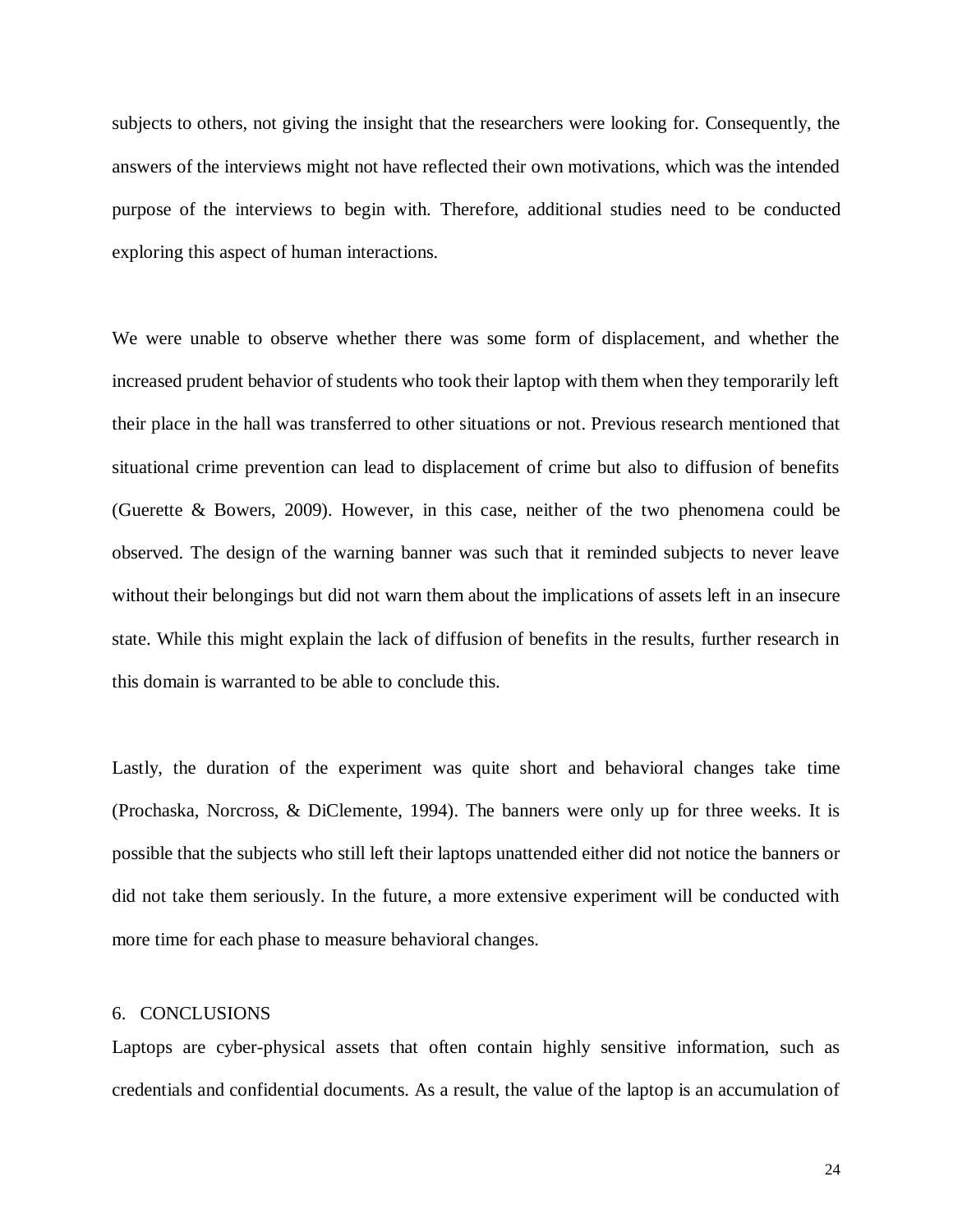the value of both, the physical device itself and the cyber assets it contains. Laptops are one of the most commonly stolen objects from universities and research labs. However, for this to be the general conclusion, opportunity for the offender plays an important role. In this paper, we present our findings from an empirical study conducted at a study hall of a university to find the prevalence of students and staff leaving their laptops unattended. We found that 148 out of 220 subjects left their laptops unattended during our study which lasted for three weeks. Moreover, as an application of situational crime prevention, we evaluated the effectiveness of a simple warning sign as an intervention to correct the behavior of individuals and to reduce the opportunity for potential attackers. In just a short period, the percentage of subjects leaving their laptops unattended reduced significantly from 75.5% to 59.1%. Lastly, we also conducted a qualitative analysis on the responses of interviews from subjects who left their laptops unattended even after the warning banners were placed. The results show an interesting mix of convenience, and a blind trust on the safety of the faculty.

### ACKNOWLEDGEMENTS

The authors would like to thank William Freeborn (University of Technology, Sydney, Australia) and Nils Bijlsma (Delft University of Technology, The Netherlands) for their contributions in the design and execution of the experiment.

#### FUNDING

This research did not receive any specific grant from funding agencies in the public, commercial, or not-for-profit sectors.

### DECLARATIONS OF INTEREST: None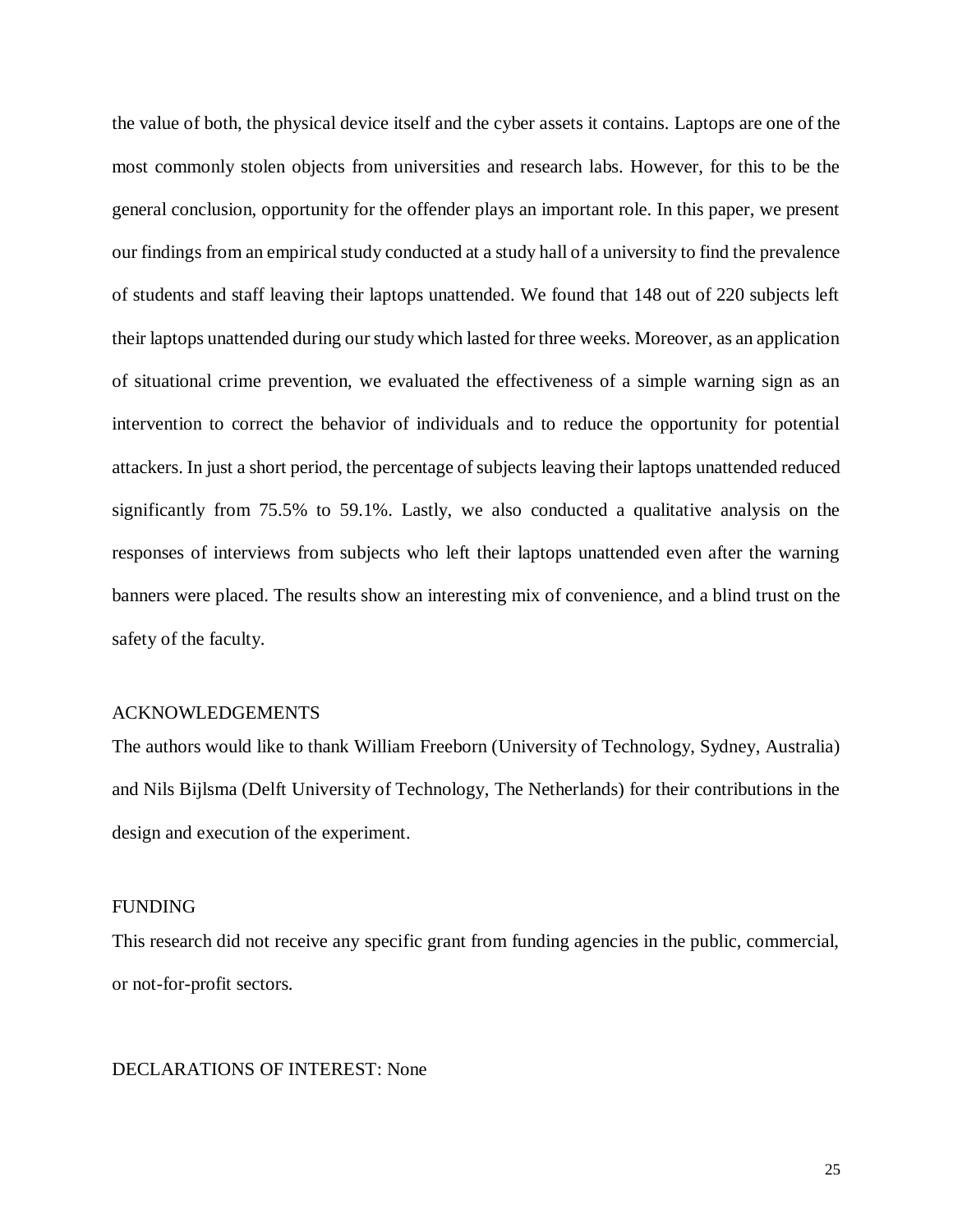AUTHOR CONTRIBUTION: The field experiment was the brainchild of Azqa Nadeem and she is also the main author of this article. Marianne Junger provided extensive guidance in the preparation of the article and the literature that was cited.

#### **REFERENCES**

- [Argo, J. J., & Main, K. J. \(2004\). Meta-Analyses of the Effectiveness of Warning Labels.](http://paperpile.com/b/wMSsjS/2vkk)  *[Journal of Public Policy & Marketing](http://paperpile.com/b/wMSsjS/2vkk)*[,](http://paperpile.com/b/wMSsjS/2vkk) *[23](http://paperpile.com/b/wMSsjS/2vkk)*[\(2\), 193–208.](http://paperpile.com/b/wMSsjS/2vkk)
- Baheti, R., & Gill, H. (2011). Cyber-physical systems. The Impact of Control Technology, 12, 161–166.
- [Beaman, A. L., Klentz, B., Diener, E., & Svanum, S. \(1979\). Self-awarenesss and transgression](http://paperpile.com/b/wMSsjS/wvSS)  [in children: Two field studies.](http://paperpile.com/b/wMSsjS/wvSS) *[Journal of Personality and Social Psychology](http://paperpile.com/b/wMSsjS/wvSS)*[,](http://paperpile.com/b/wMSsjS/wvSS) *[37](http://paperpile.com/b/wMSsjS/wvSS)*[\(10\), 1835–](http://paperpile.com/b/wMSsjS/wvSS) [1846.](http://paperpile.com/b/wMSsjS/wvSS)
- [Best universities in the Netherlands. \(2017, September 5\). Retrieved May 26, 2018, from](http://paperpile.com/b/wMSsjS/CiFk)  [https://www.timeshighereducation.com/student/best-universities/best-universities](https://www.timeshighereducation.com/student/best-universities/best-universities-netherlands)[netherlands](https://www.timeshighereducation.com/student/best-universities/best-universities-netherlands)
- [Bhattacherjee, A. \(2012\).](http://paperpile.com/b/wMSsjS/nJBn) *[Social Science Research: Principles, Methods, and Practices](http://paperpile.com/b/wMSsjS/nJBn)*[.](http://paperpile.com/b/wMSsjS/nJBn)  [CreateSpace.](http://paperpile.com/b/wMSsjS/nJBn)
- Center for Problem-Oriented Policing [| 25 Techniques. \(n.d.\). Retrieved May 26, 2018, from](http://paperpile.com/b/wMSsjS/UKs4)  <http://www.popcenter.org/25techniques/>
- Choo, K.-K. R. (2011). The cyber threat landscape: Challenges and future research directions. Computers & Security, 30(8), 719–731.
- [Clarke, R. V. G. \(1997\).](http://paperpile.com/b/wMSsjS/4C7x) *[Situational crime prevention](http://paperpile.com/b/wMSsjS/4C7x)*[. Criminal Justice Press Monsey, NY.](http://paperpile.com/b/wMSsjS/4C7x)
- [Coleman, J. S. \(1958\). Relational Analysis: The Study of Social Organizations with Survey](http://paperpile.com/b/wMSsjS/yjXC)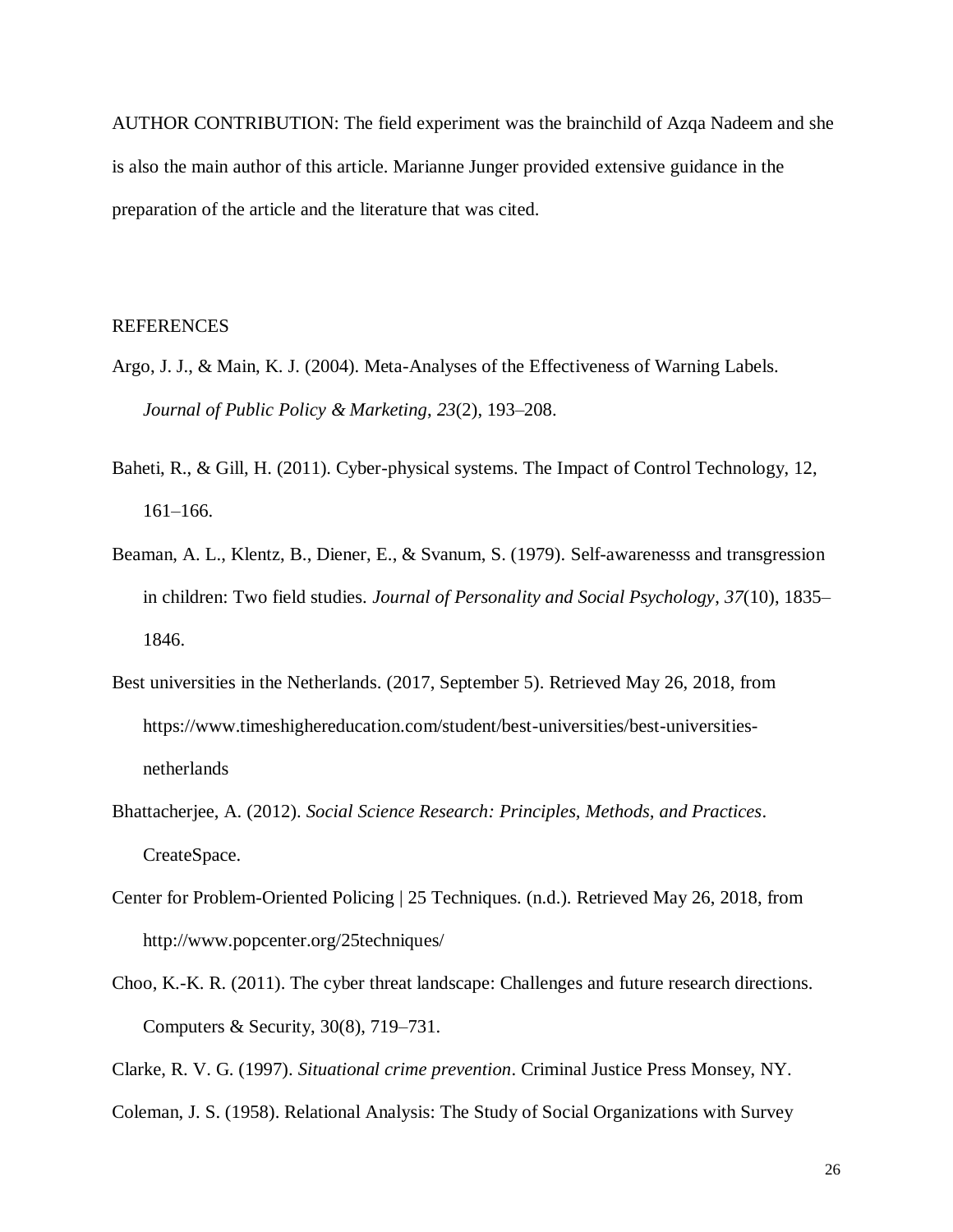[Methods.](http://paperpile.com/b/wMSsjS/yjXC) *[Human Organization](http://paperpile.com/b/wMSsjS/yjXC)*[,](http://paperpile.com/b/wMSsjS/yjXC) *[17](http://paperpile.com/b/wMSsjS/yjXC)*[\(4\), 28–36.](http://paperpile.com/b/wMSsjS/yjXC)

- [Cornish, D. B., & Clarke, R. V. \(1987\). UNDERSTANDING CRIME DISPLACEMENT: AN](http://paperpile.com/b/wMSsjS/JAq3)  [APPLICATION OF RATIONAL CHOICE THEORY.](http://paperpile.com/b/wMSsjS/JAq3) *[Criminology; an Interdisciplinary](http://paperpile.com/b/wMSsjS/JAq3)  [Journal](http://paperpile.com/b/wMSsjS/JAq3)*[,](http://paperpile.com/b/wMSsjS/JAq3) *[25](http://paperpile.com/b/wMSsjS/JAq3)*[\(4\), 933–948.](http://paperpile.com/b/wMSsjS/JAq3)
- Cornish, D. B., [Clarke, R. V., Wortley, R., & Mazerolle, L. \(2008\). Environmental criminology](http://paperpile.com/b/wMSsjS/pY6y)  [and crime analysis.](http://paperpile.com/b/wMSsjS/pY6y) *[Willan Publishing, Devon](http://paperpile.com/b/wMSsjS/pY6y)*[.](http://paperpile.com/b/wMSsjS/pY6y)
- Crime displacement [Securipedia. \(n.d.\). Retrieved May 26, 2018, from](http://paperpile.com/b/wMSsjS/0mQM)  [https://securipedia.eu/mediawiki/index.php/Crime\\_displacement](https://securipedia.eu/mediawiki/index.php/Crime_displacement)
- [Dimkov, T., Pieters, W., & Hartel, P. \(2010\). Laptop theft. In](http://paperpile.com/b/wMSsjS/oaPd) *[Proceedings of the 17th ACM](http://paperpile.com/b/wMSsjS/oaPd)  [conference on Computer and communications security -](http://paperpile.com/b/wMSsjS/oaPd) CCS '10*[.](http://paperpile.com/b/wMSsjS/oaPd)  [https://doi.org/](http://paperpile.com/b/wMSsjS/oaPd)[10.1145/1866307.1866391](http://dx.doi.org/10.1145/1866307.1866391)
- [Felson, M., & Eckert, M. A. \(2017\).](http://paperpile.com/b/wMSsjS/PUkG) *[Introductory Criminology: The Study of Risky Situations](http://paperpile.com/b/wMSsjS/PUkG)*[.](http://paperpile.com/b/wMSsjS/PUkG)  [Routledge.](http://paperpile.com/b/wMSsjS/PUkG)
- Filkins, B., & Hardy, G. M. (2016). IT security spending trends. A SANS Survey. SANS Institute.
- Ghernouti-Hélie, S., Tashi, I., & Simms, D. (2010). A Multi-stage Methodology for Ensuring Appropriate Security Culture and Governance. In 2010 International Conference on Availability, Reliability and Security (pp. 353–360).
- [Gigerenzer, G., & Goldstein, D. G. \(1996\). Reasoning the fast and frugal way: models of](http://paperpile.com/b/wMSsjS/q75b)  [bounded rationality.](http://paperpile.com/b/wMSsjS/q75b) *[Psychological Review](http://paperpile.com/b/wMSsjS/q75b)*[,](http://paperpile.com/b/wMSsjS/q75b) *[103](http://paperpile.com/b/wMSsjS/q75b)*[\(4\), 650–669.](http://paperpile.com/b/wMSsjS/q75b)
- Guerette, R. T., & [Bowers, K. J. \(2009\). Assessing the extent of crime displacement and](http://paperpile.com/b/wMSsjS/N9QI)  [diffusion of benefits: A review of situational crime prevention evaluations.](http://paperpile.com/b/wMSsjS/N9QI) *[Criminology; an](http://paperpile.com/b/wMSsjS/N9QI)  [Interdisciplinary Journal](http://paperpile.com/b/wMSsjS/N9QI)*[,](http://paperpile.com/b/wMSsjS/N9QI) *[47](http://paperpile.com/b/wMSsjS/N9QI)*[\(4\), 1331–1368.](http://paperpile.com/b/wMSsjS/N9QI)

[How Does the Color Blue Make You Feel? \(n.d.\). Retrieved May 26, 2018, from](http://paperpile.com/b/wMSsjS/vw0E)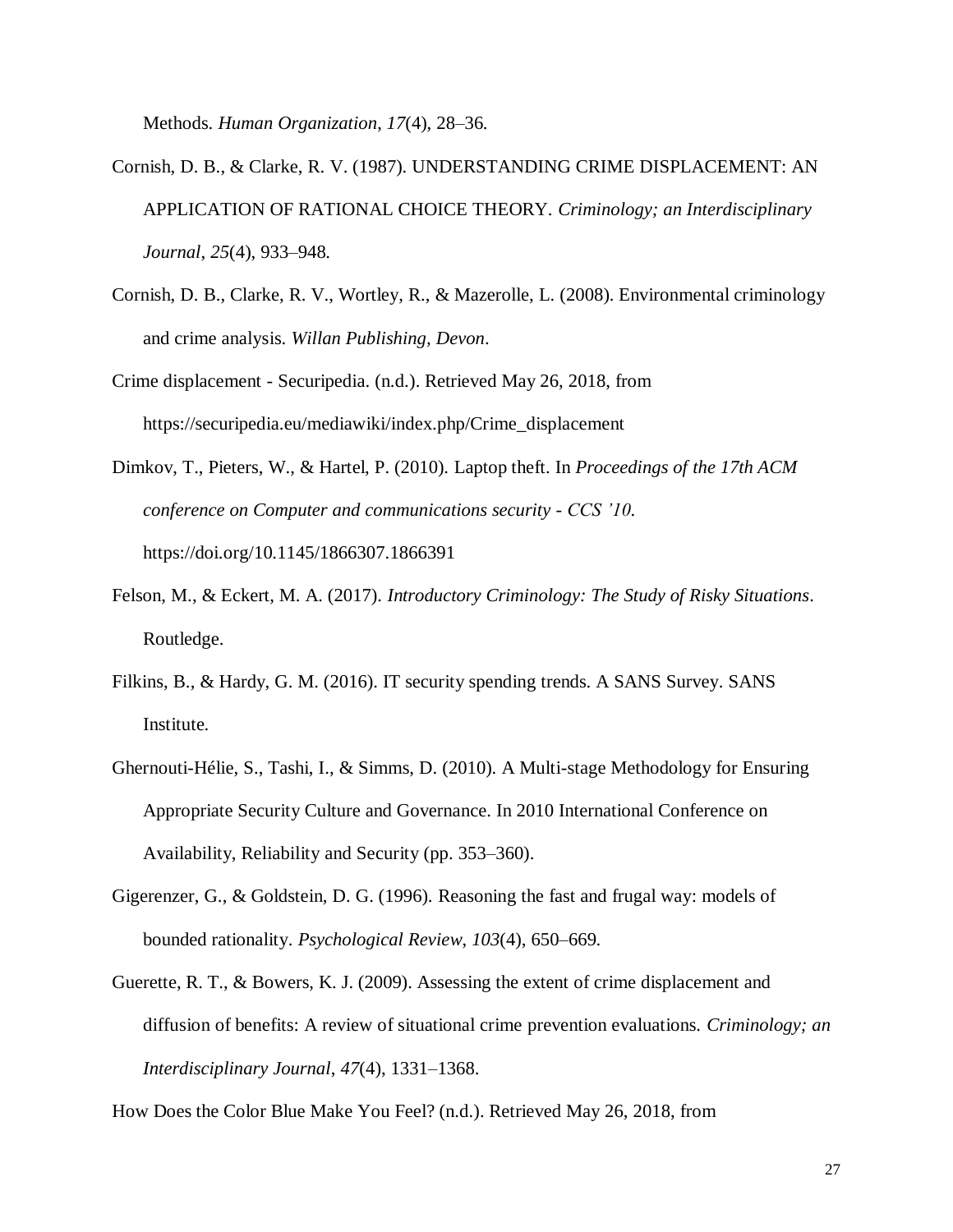<https://www.verywellmind.com/the-color-psychology-of-blue-2795815>

- [Keane, J. \(2016, January 13\). Why stolen laptops still cause data breaches, and what's being](http://paperpile.com/b/wMSsjS/yDB1)  [done to stop them. Retrieved May 26, 2018, from](http://paperpile.com/b/wMSsjS/yDB1)  [http://www.pcworld.com/article/3021316/security/why-stolen-laptops-still-cause-data](http://www.pcworld.com/article/3021316/security/why-stolen-laptops-still-cause-data-breaches-and-whats-being-done-to-stop-them.html)[breaches-and-whats-being-done-to-stop-them.html](http://www.pcworld.com/article/3021316/security/why-stolen-laptops-still-cause-data-breaches-and-whats-being-done-to-stop-them.html)
- [Knowles, E. S., & Linn, J. A. \(2004\). The promise and future of resistance and persuasion.](http://paperpile.com/b/wMSsjS/UBw5)  *[Resistance and Persuasion](http://paperpile.com/b/wMSsjS/UBw5)*[, 301–310.](http://paperpile.com/b/wMSsjS/UBw5)
- [Laptops hold more sensitive data, but they're less protected than smartphones | Enforce](http://paperpile.com/b/wMSsjS/uRu4)  [Encryption on Third-Party Devices –](http://paperpile.com/b/wMSsjS/uRu4) Laptop Encryption as a Service – AlertSec. (n.d.-a). [Retrieved May 26, 2018, from](http://paperpile.com/b/wMSsjS/uRu4) [https://www.alertsec.com/new-data-reveals-that-the-machine](https://www.alertsec.com/new-data-reveals-that-the-machine-that-holds-the-most-sensitive-data-is-frequently-not-encrypted-raising-security-risks/)[that-holds-the-most-sensitive-data-is-frequently-not-encrypted-raising-security-risks/](https://www.alertsec.com/new-data-reveals-that-the-machine-that-holds-the-most-sensitive-data-is-frequently-not-encrypted-raising-security-risks/)
- [Laptops hold more sensitive data, but they're less protected than smartphones | Enforce](http://paperpile.com/b/wMSsjS/9IN4)  [Encryption on Third-Party Devices](http://paperpile.com/b/wMSsjS/9IN4) – Laptop Encryption as a Service – AlertSec. (n.d.-b). [Retrieved May 26, 2018, from](http://paperpile.com/b/wMSsjS/9IN4) [https://www.alertsec.com/new-data-reveals-that-the-machine](https://www.alertsec.com/new-data-reveals-that-the-machine-that-holds-the-most-sensitive-data-is-frequently-not-encrypted-raising-security-risks/)[that-holds-the-most-sensitive-data-is-frequently-not-encrypted-raising-security-risks/](https://www.alertsec.com/new-data-reveals-that-the-machine-that-holds-the-most-sensitive-data-is-frequently-not-encrypted-raising-security-risks/)
- [Laughery, K. R., & Wogalter, M. S. \(2006\). Designing Effective](http://paperpile.com/b/wMSsjS/DC9K) Warnings. *[Reviews of Human](http://paperpile.com/b/wMSsjS/DC9K)  [Factors and Ergonomics](http://paperpile.com/b/wMSsjS/DC9K)*[,](http://paperpile.com/b/wMSsjS/DC9K) *[2](http://paperpile.com/b/wMSsjS/DC9K)*[\(1\), 241–271.](http://paperpile.com/b/wMSsjS/DC9K)
- [Laughery, K. R., Young, S. L., Vaubel, K. P., & Brelsford, J. W. \(1993\). The Noticeability of](http://paperpile.com/b/wMSsjS/8ufm)  [Warnings on Alcoholic Beverage Containers.](http://paperpile.com/b/wMSsjS/8ufm) *[Journal of Public Policy & Marketing](http://paperpile.com/b/wMSsjS/8ufm)*[,](http://paperpile.com/b/wMSsjS/8ufm) *[12](http://paperpile.com/b/wMSsjS/8ufm)*[\(1\),](http://paperpile.com/b/wMSsjS/8ufm)  [38–56.](http://paperpile.com/b/wMSsjS/8ufm)
- [Lörz, M., Schindler, S., & Walter, J. G. \(2011\). Gender inequalities in higher education: extent,](http://paperpile.com/b/wMSsjS/vLHu)  [development and mechanisms of gender differences in enrolment and field of study choice.](http://paperpile.com/b/wMSsjS/vLHu)  *[Irish Educational Studies](http://paperpile.com/b/wMSsjS/vLHu)*[,](http://paperpile.com/b/wMSsjS/vLHu) *[30](http://paperpile.com/b/wMSsjS/vLHu)*[\(2\), 179–198.](http://paperpile.com/b/wMSsjS/vLHu)

[Morrow, B. \(2012\). BYOD security challenges: control and protect your most sensitive data.](http://paperpile.com/b/wMSsjS/swOQ)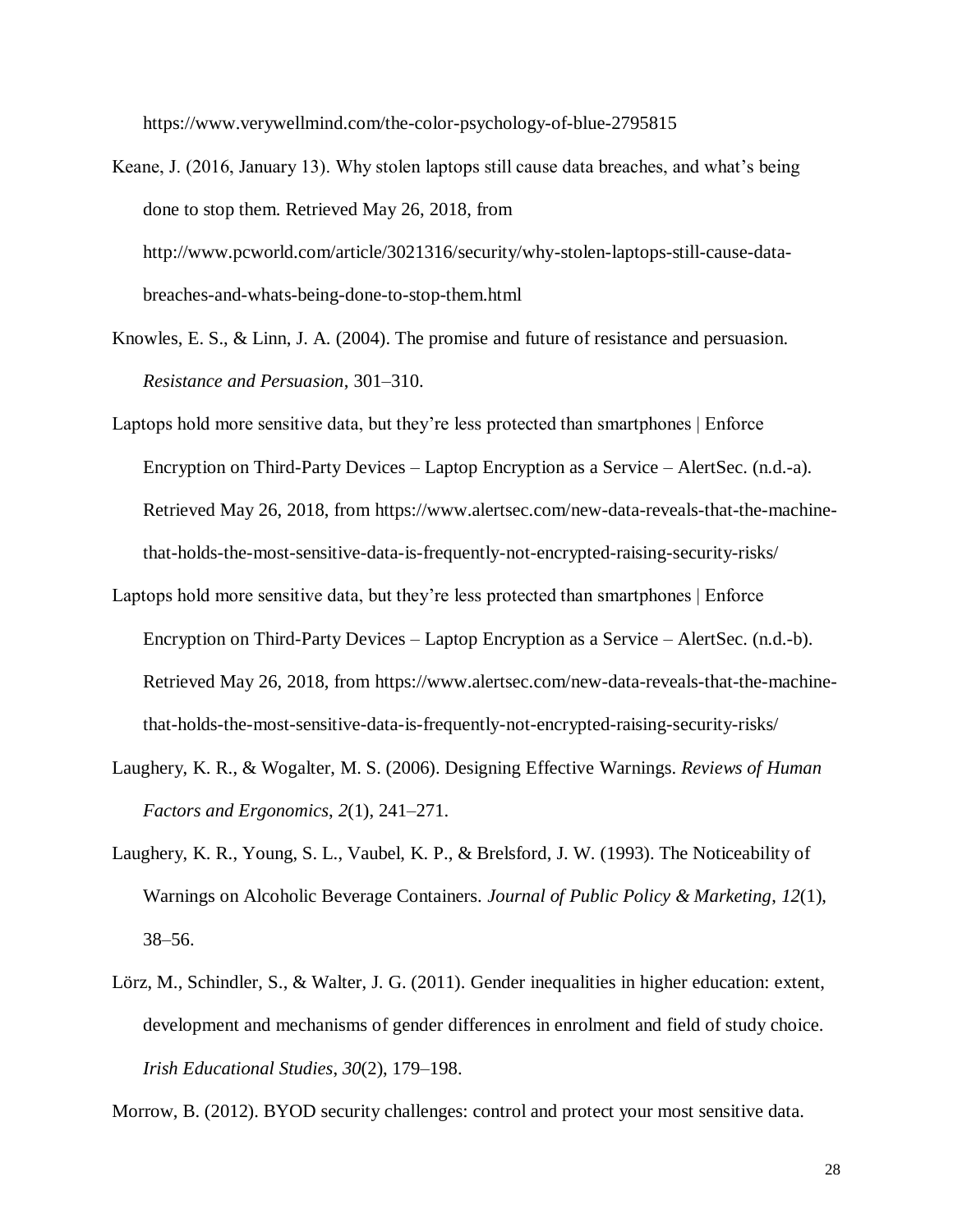*[Network Security](http://paperpile.com/b/wMSsjS/swOQ)*[,](http://paperpile.com/b/wMSsjS/swOQ) *[2012](http://paperpile.com/b/wMSsjS/swOQ)*[\(12\), 5–8.](http://paperpile.com/b/wMSsjS/swOQ)

- [Nettle, D., Nott, K., & Bateson, M. \(2012\). "Cycle Thieves, We Are](http://paperpile.com/b/wMSsjS/eTJN) Watching You": Impact of a [Simple Signage Intervention against Bicycle Theft.](http://paperpile.com/b/wMSsjS/eTJN) *[PloS One](http://paperpile.com/b/wMSsjS/eTJN)*[,](http://paperpile.com/b/wMSsjS/eTJN) *[7](http://paperpile.com/b/wMSsjS/eTJN)*[\(12\), e51738.](http://paperpile.com/b/wMSsjS/eTJN)
- [Neuschatz, J. S., Benoit, G. E., & Payne, D. G. \(2003\). Effective warnings in the](http://paperpile.com/b/wMSsjS/v5sP) Deese-[Roediger-McDermott false-memory paradigm: the role of identifiability.](http://paperpile.com/b/wMSsjS/v5sP) *[Journal of](http://paperpile.com/b/wMSsjS/v5sP)  [Experimental Psychology. Learning, Memory, and Cognition](http://paperpile.com/b/wMSsjS/v5sP)*[,](http://paperpile.com/b/wMSsjS/v5sP) *[29](http://paperpile.com/b/wMSsjS/v5sP)*[\(1\), 35–41.](http://paperpile.com/b/wMSsjS/v5sP)
- News & Press Center Kensington Kensington [A Mobile Device is Stolen Every Minute;](http://paperpile.com/b/wMSsjS/eZIz)  [Most Thieves Strike in the Office or During a Meeting. \(n.d.\). Retrieved May 26, 2018, from](http://paperpile.com/b/wMSsjS/eZIz)  [https://www.kensington.com/us/in/n/3699/763/a-mobile-device-is-stolen-every-minute](https://www.kensington.com/us/in/n/3699/763/a-mobile-device-is-stolen-every-minute-most-thieves-strike-in-the-office-or-during-a-meeting)[most-thieves-strike-in-the-office-or-during-a-meeting](https://www.kensington.com/us/in/n/3699/763/a-mobile-device-is-stolen-every-minute-most-thieves-strike-in-the-office-or-during-a-meeting)
- [Ponemon, L. \(2012\). The cost of a lost laptop. White Paper, Ponemon Institute, Apr. 2009.](http://paperpile.com/b/wMSsjS/Gnfl)
- [Prochaska, J. O., Norcross, J. C., & DiClemente, C. C. \(1994\).](http://paperpile.com/b/wMSsjS/lT4y) *[Changing for good](http://paperpile.com/b/wMSsjS/lT4y)*[. Avon Books](http://paperpile.com/b/wMSsjS/lT4y)  [New York.](http://paperpile.com/b/wMSsjS/lT4y)
- [Simon, H. A. \(1955\). A Behavioral Model of Rational Choice.](http://paperpile.com/b/wMSsjS/hqMP) *[The Quarterly Journal of](http://paperpile.com/b/wMSsjS/hqMP)  [Economics](http://paperpile.com/b/wMSsjS/hqMP)*[,](http://paperpile.com/b/wMSsjS/hqMP) *[69](http://paperpile.com/b/wMSsjS/hqMP)*[\(1\), 99–118.](http://paperpile.com/b/wMSsjS/hqMP)
- [Snyder, L. B., & Blood, D. J. \(1992\). Caution: Alcohol advertising and the surgeon general's](http://paperpile.com/b/wMSsjS/Jp8U)  [alcohol warnings may have adverse effects on young adults.](http://paperpile.com/b/wMSsjS/Jp8U) *[Journal of Applied](http://paperpile.com/b/wMSsjS/Jp8U)  [Communication Research: JACR](http://paperpile.com/b/wMSsjS/Jp8U)*[,](http://paperpile.com/b/wMSsjS/Jp8U) *[20](http://paperpile.com/b/wMSsjS/Jp8U)*[\(1\), 37–53.](http://paperpile.com/b/wMSsjS/Jp8U)
- [Strom, D., Curry, D., Sponsors, R., Andersen, J., & Church, G. \(2012, February 14\).](http://paperpile.com/b/wMSsjS/W7t8)  [\[Infographic\] The Cost of Stolen Laptops -](http://paperpile.com/b/wMSsjS/W7t8) ReadWrite. Retrieved July 29, 2017, from <https://readwrite.com/2012/02/14/infographic-the-cost-of-stolen/>
- The Importance of Having a Laptop | Techwalla.com. (n.d.). Retrieved May 26, 2018, from <https://www.techwalla.com/articles/the-importance-of-having-a-laptop>

[Wikipedia contributors. \(2018, May 25\). Utilitarianism. Retrieved May 26, 2018, from](http://paperpile.com/b/wMSsjS/ETSe)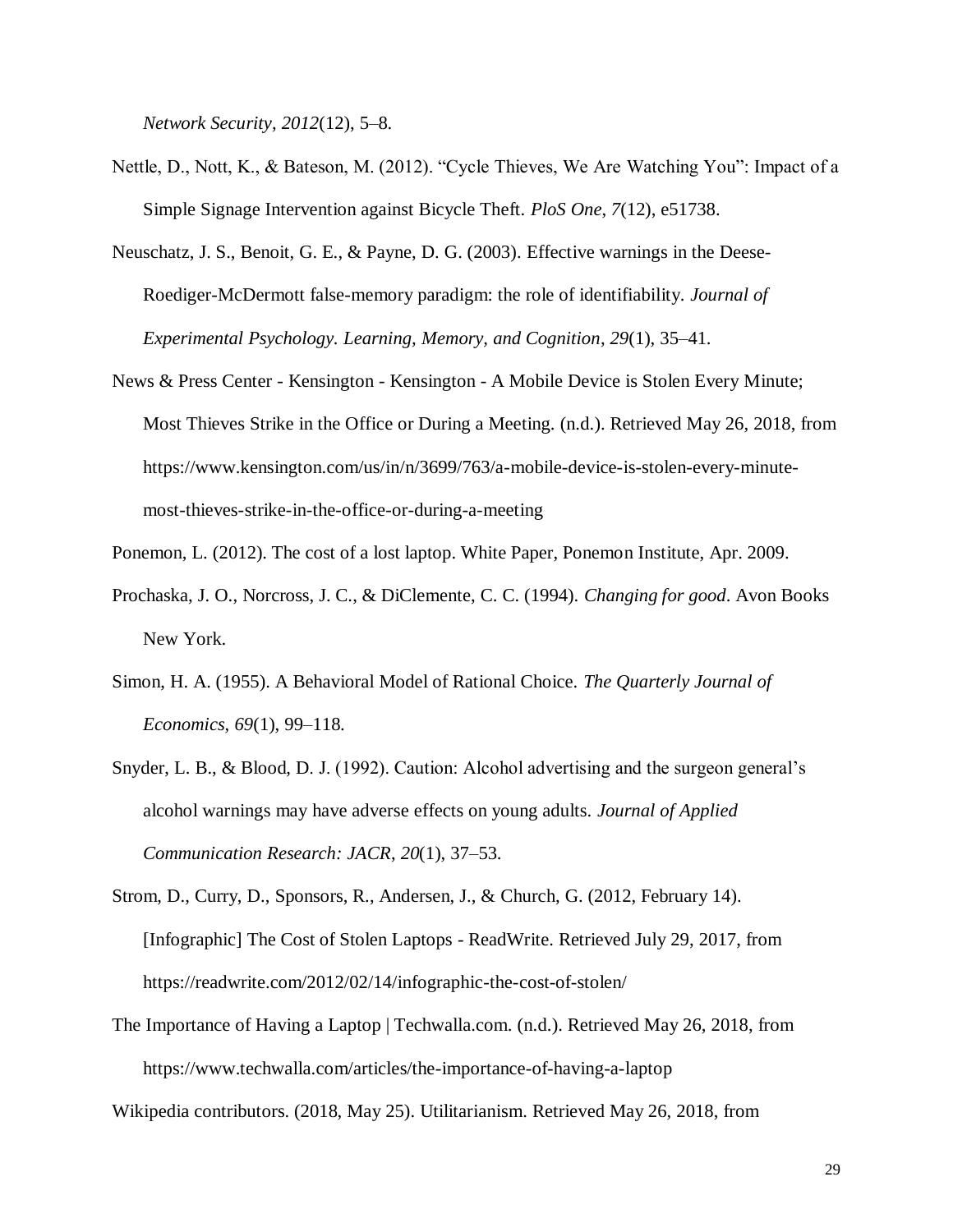<https://en.wikipedia.org/w/index.php?title=Utilitarianism&oldid=842865400>

- [Wogalter, M. S., Laughery, K. R., & Mayhorn, C. B. \(2012\). Warnings and hazard](http://paperpile.com/b/wMSsjS/DuZF)  [communications.](http://paperpile.com/b/wMSsjS/DuZF) *[Handbook of Human Factors and Ergonomics, Fourth Edition](http://paperpile.com/b/wMSsjS/DuZF)*[, 868–894.](http://paperpile.com/b/wMSsjS/DuZF)
- [Wood, W. \(n.d.\). LAPTOP THEFT: A GROWING CONCERN FOR ORGANIZATIONS.](http://paperpile.com/b/wMSsjS/UJen)  [Retrieved from](http://paperpile.com/b/wMSsjS/UJen) [http://iacis.org/iis/2007/Behling\\_Wood.pdf](http://iacis.org/iis/2007/Behling_Wood.pdf)
- Wortley, R. K. [\(1996\). Guilt, shame and situational crime prevention. In](http://paperpile.com/b/wMSsjS/xzSw) *[The politics and](http://paperpile.com/b/wMSsjS/xzSw)  [practice of situational crime prevention](http://paperpile.com/b/wMSsjS/xzSw)* [\(Vol. 5, pp. 115–132\).](http://paperpile.com/b/wMSsjS/xzSw)
- [Young, S. L., & Wogalter, M. S. \(1990\). Comprehension and Memory of Instruction Manual](http://paperpile.com/b/wMSsjS/yZqh)  [Warnings: Conspicuous Print and Pictorial Icons.](http://paperpile.com/b/wMSsjS/yZqh) *[Human Factors](http://paperpile.com/b/wMSsjS/yZqh)*[,](http://paperpile.com/b/wMSsjS/yZqh) *[32](http://paperpile.com/b/wMSsjS/yZqh)*[\(6\), 637–649.](http://paperpile.com/b/wMSsjS/yZqh)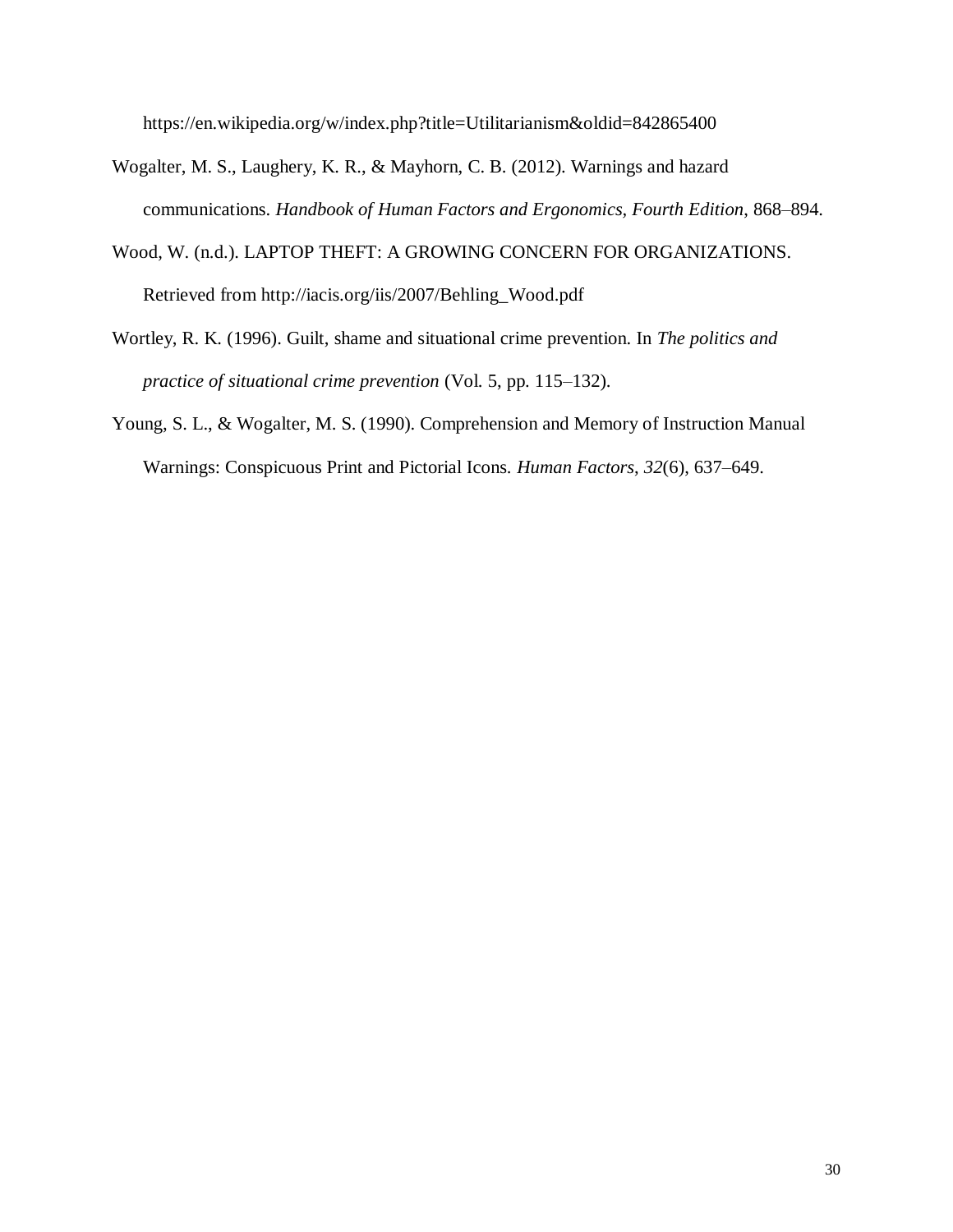Appendix A: Informed Consent Form

## **Consent to Participate in a Research Study IMPACT OF WARNING SIGNS ON STUDENT BEHAVIOR - INTERVIEW**

You are invited to be part of a short interview about whether warning banners affect student sensitivity to cyber security. The study is being conducted by Azqa Nadeem, William Freeborn, and Nils Bijlsma of TU Delft. The purpose of the research is to study the impact of warning signs placed around different locations at TU Delft and the awareness of students about such warning signs. The results may be used for future studies, and to assist decision-makers make more informed decisions at both TU Delft and other universities.

If you agree to be part of the study, you will be asked to answer some questions, which could take a maximum of **5 minutes**. Participating in this study is completely voluntary. Even if you decide to participate now, you may change your mind and stop at any time. You may choose not to answer questions for any reason.

If you have questions about this research study, you can contact the researcher, William Freeborn, TU Delft, wfreeborn@student.tudelft.nl.

The ethical committee at TU Delft has approved this study*.*

\_\_\_\_\_\_\_\_\_\_\_\_\_\_\_\_\_\_\_\_\_\_\_\_\_\_\_\_\_\_\_\_\_\_\_\_\_ \_\_\_\_\_\_\_\_\_\_\_\_\_\_\_\_\_\_\_\_

*I agree to participate in the study.*

Signature Date